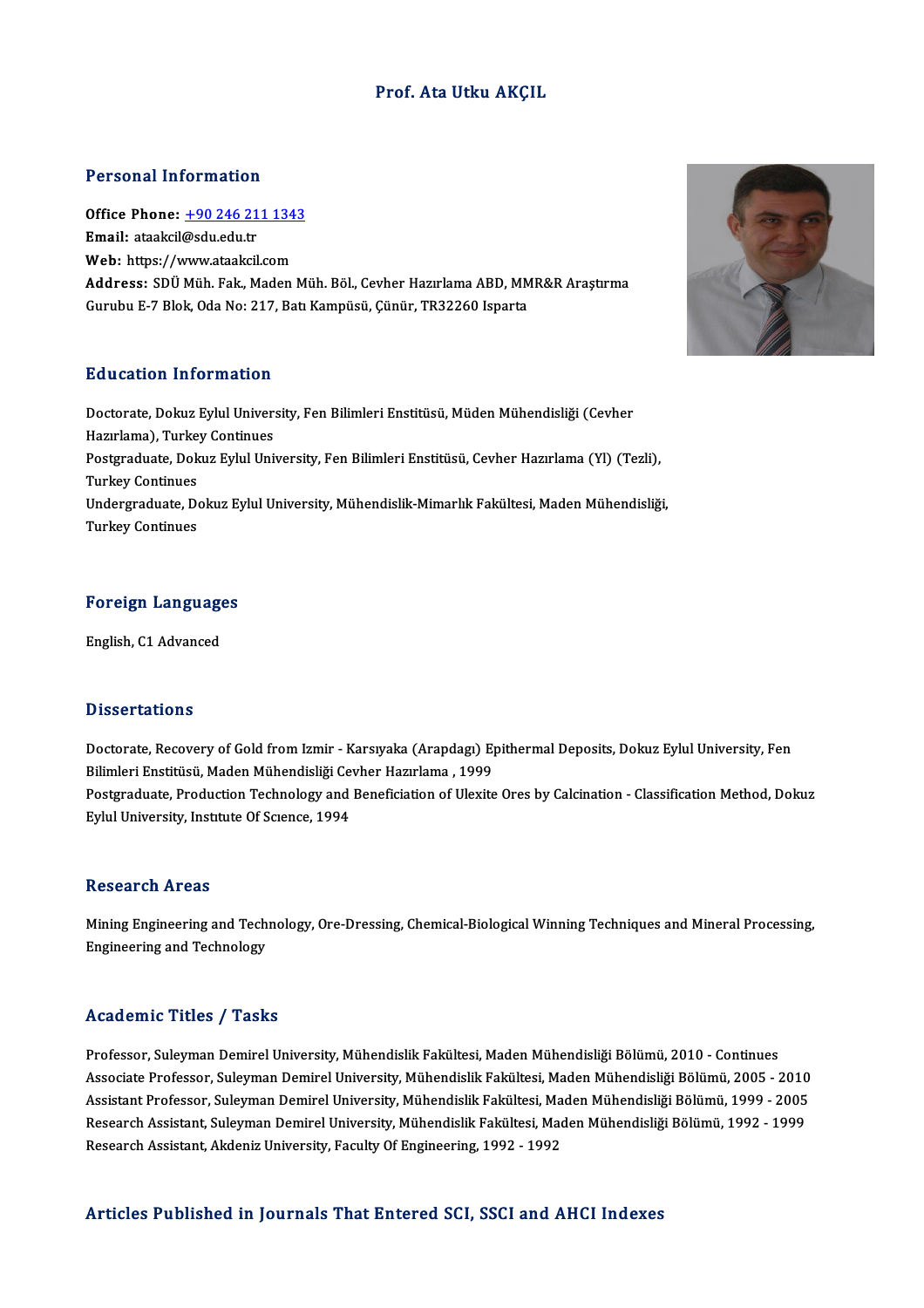|       | Biotechnological Avenues in Mineral Processing: Fundamentals, Applications and Advances in                                                           |
|-------|------------------------------------------------------------------------------------------------------------------------------------------------------|
| L.    | Bioleaching and Bio-beneficiation                                                                                                                    |
|       | MISHRA S., PANDA S., Akcil A., Dembele S.                                                                                                            |
|       | MINERAL PROCESSING AND EXTRACTIVE METALLURGY REVIEW, 2022 (Journal Indexed in SCI)                                                                   |
|       |                                                                                                                                                      |
| П.    | Technological trends, emerging applications and metallurgical strategies in antimony recovery from                                                   |
|       | stibnite                                                                                                                                             |
|       | Dembele S., Akcil A., PANDA S.                                                                                                                       |
|       | MINERALS ENGINEERING, vol.175, 2022 (Journal Indexed in SCI)                                                                                         |
| III.  | A Review on Chemical versus Microbial Leaching of Electronic Wastes with Emphasis on Base Metals                                                     |
|       | <b>Dissolution</b>                                                                                                                                   |
|       | MISHRA S., PANDA S., Akcil A., Dembele S., AĞCASULU İ.                                                                                               |
|       | MINERALS, vol.11, no.11, 2021 (Journal Indexed in SCI)                                                                                               |
| IV.   | Rare Earth Element Preconcentration from Various Primary and Secondary Sources by Polymeric                                                          |
|       | <b>Ion Exchange Resins</b><br>Rychkov V., Kirillov E., Kirillov S., Bunkov G., Botalov M., Semenishchev V., Smyshlyaev D., Malyshev A., Taukin A.,   |
|       | Akcil A                                                                                                                                              |
|       | SEPARATION AND PURIFICATION REVIEWS, 2021 (Journal Indexed in SCI)                                                                                   |
|       |                                                                                                                                                      |
| V.    | Biotechnological trends and market impact on the recovery of rare earth elements from bauxite                                                        |
|       | residue (red mud) - A review                                                                                                                         |
|       | PANDA S., Costa R. B., Shah S. S., MISHRA S., Bevilaqua D., Akcil A.<br>RESOURCES CONSERVATION AND RECYCLING, vol.171, 2021 (Journal Indexed in SCI) |
| VI.   | Hydrometallurgical recycling strategies for recovery of rare earth elements from consumer                                                            |
|       | electronic scraps: a review                                                                                                                          |
|       | Akcil A., Ibrahim Y. A., Meshram P., PANDA S., Abhilash A.                                                                                           |
|       | Journal of Chemical Technology and Biotechnology, vol.96, no.7, pp.1785-1797, 2021 (Journal Indexed in SCI)                                          |
| VII.  | A novel approach based on solvent displacement crystallisation for iron removal and copper                                                           |
|       | recovery from solutions of semi-pilot scale bioleaching of WPCBs                                                                                     |
|       | Erust C., Akcil A., TUNCUK A., DEVECİ H., YAZICI E. Y., PANDA S.                                                                                     |
|       | JOURNAL OF CLEANER PRODUCTION, vol.294, 2021 (Journal Indexed in SCI)                                                                                |
| VIII. | Securing supplies of technology critical metals: Resource recycling and waste management                                                             |
|       | PANDA S., Akcil A.                                                                                                                                   |
|       | WASTE MANAGEMENT, vol.123, pp.48-51, 2021 (Journal Indexed in SCI)                                                                                   |
| IX.   | Techno-economic Analysis of Boric Acid Production from Colemanite Mineral and Sulfuric Acid                                                          |
|       | GÖNEN M., Rodene D. D., PANDA S., Akcil A.                                                                                                           |
|       | MINERAL PROCESSING AND EXTRACTIVE METALLURGY REVIEW, 2021 (Journal Indexed in SCI)                                                                   |
| Х.    | COVID-19 disruptions to tech-metals supply are a wake-up call Comment                                                                                |
|       | Akcil A., Sun Z., PANDA S.                                                                                                                           |
|       | NATURE, vol.587, no.7834, pp.365-367, 2020 (Journal Indexed in SCI)                                                                                  |
| XI.   | Red mud valorization an industrial waste circular economy challenge; review over processes and                                                       |
|       | their chemistry                                                                                                                                      |
|       | Swain B., Akcil A., Lee J.                                                                                                                           |
|       | CRITICAL REVIEWS IN ENVIRONMENTAL SCIENCE AND TECHNOLOGY, 2020 (Journal Indexed in SCI)                                                              |
| XII.  | Intensified acidophilic bioleaching of multi-metals from waste printed circuit boards (WPCBs) of                                                     |
|       | spent mobile phones                                                                                                                                  |
|       | Erust C., Akcil A. U., TUNCUK A., PANDA S.                                                                                                           |
|       | Journal of Chemical Technology and Biotechnology, vol.95, no.8, pp.2272-2285, 2020 (Journal Indexed in SCI                                           |
|       | Expanded)                                                                                                                                            |
| XIII. | A Multi-stage Process for Recovery of Neodymium (Nd) and Dysprosium (Dy) from Spent Hard Disc                                                        |
|       | Drives (HDDs)                                                                                                                                        |
|       | Erust C., Akcil A. U., Tuncuk A., Deveci H., Yazici E. Y.                                                                                            |
|       | MINERAL PROCESSING AND EXTRACTIVE METALLURGY REVIEW, 2019 (Journal Indexed in SCI)                                                                   |
|       |                                                                                                                                                      |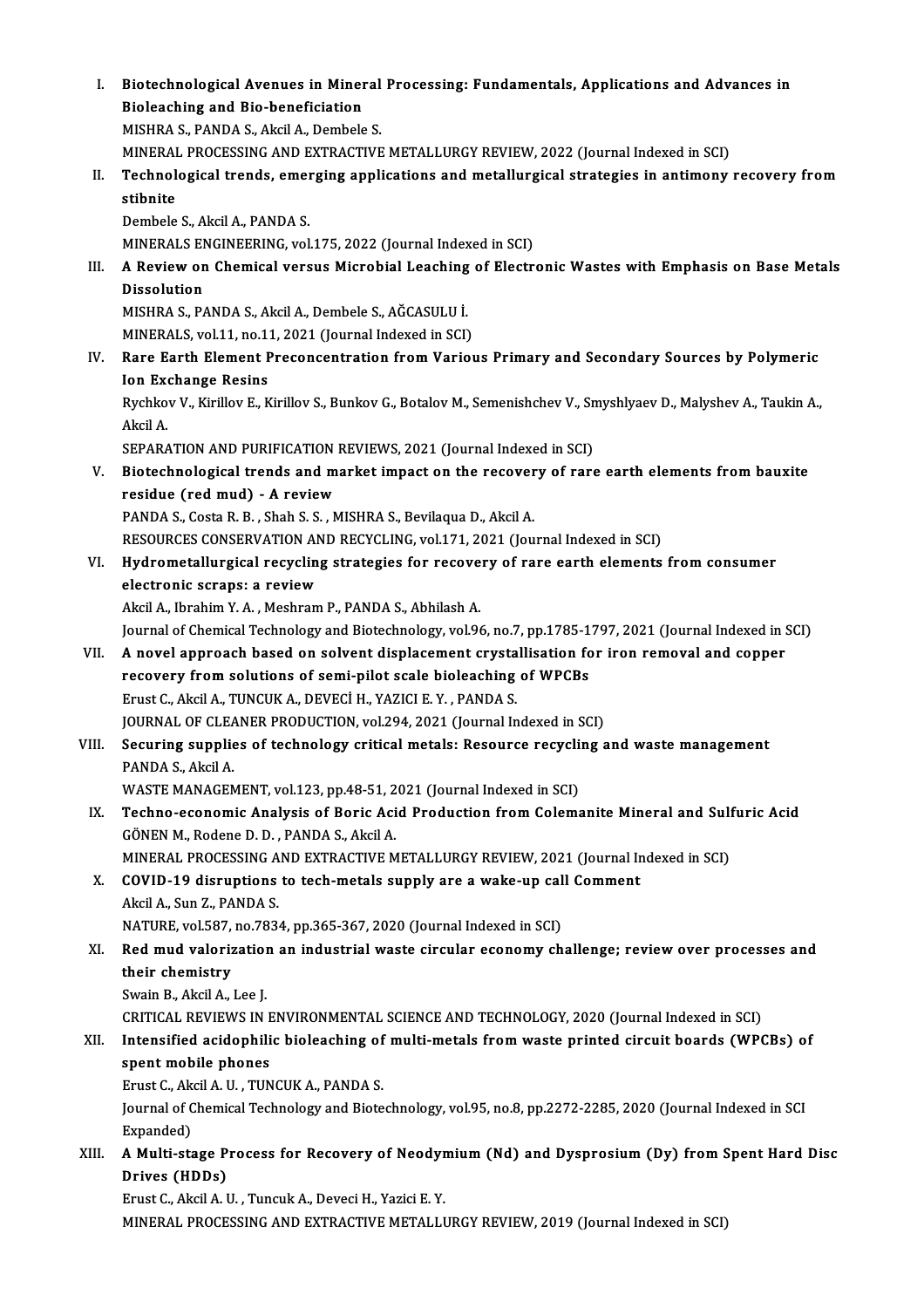| XIV.   | Valorization of waste LCD and recovery of critical raw material for circular economy: A review<br>Akcil A. U., AĞCASULU İ., SWAIN B.                                                                         |
|--------|--------------------------------------------------------------------------------------------------------------------------------------------------------------------------------------------------------------|
|        | Resources, Conservation and Recycling, vol.149, pp.622-637, 2019 (Journal Indexed in SCI)                                                                                                                    |
| XV.    | Acidophilic bioleaching: A Review on the Process and Effect of Organic-inorganic Reagents and<br>Materials on its Efficiency                                                                                 |
|        | JAFARI M., ABDOLLAHI H., SHAFAEI S. Z., GHARABAGHI M., JAFARI H., Akcil A. U., PANDA S.                                                                                                                      |
|        | Mineral Processing and Extractive Metallurgy Review, vol.40, no.2, pp.87-107, 2019 (Journal Indexed in SCI)                                                                                                  |
| XVI.   | Environmentally sustainable acid mine drainage remediation: Research developments with a focus<br>on waste/by-products                                                                                       |
|        | Moodley I., Sheridan C. M., Kappelmeyer U., AKÇİL A. U.                                                                                                                                                      |
|        | MINERALS ENGINEERING, vol.126, pp.207-220, 2018 (Journal Indexed in SCI)                                                                                                                                     |
| XVII.  | Effect of Span-80 and ultrasonication on biodesulphurization of lignite by Rhodococcus                                                                                                                       |
|        | erythropolis: Lab to semi-pilot scale tests                                                                                                                                                                  |
|        | MISHRA S., Akcil A. U., PANDA S., TUNCUK A.                                                                                                                                                                  |
|        | MINERALS ENGINEERING, vol.119, pp.183-190, 2018 (Journal Indexed in SCI)                                                                                                                                     |
| XVIII. | Laboratory and Semipilot Bioreactor Feasibility Tests for Desulphurization of Turkish Lignite using<br>Leptospirillum ferriphilum                                                                            |
|        | MISHRA S., Akcil A. U., PANDA S., AĞCASULU İ.                                                                                                                                                                |
|        | ENERGY & FUELS, vol.32, no.3, pp.2869-2877, 2018 (Journal Indexed in SCI)                                                                                                                                    |
| XIX.   | Biodesulphurization of Turkish lignite by Leptospirillum ferriphilum: Effect of ferrous iron, Span-80<br>and ultrasonication                                                                                 |
|        | MISHRA S., Akcil A., PANDA S., Ernst C.                                                                                                                                                                      |
|        | HYDROMETALLURGY, vol.176, pp.166-175, 2018 (Journal Indexed in SCI)                                                                                                                                          |
| XX.    | A novel bioreactor system for simultaneous mutli-metal leaching from industrial pyrite ash: Effect of                                                                                                        |
|        | agitation and sulphur dosage                                                                                                                                                                                 |
|        | PANDA S., Akcil A., MISHRA S., ERUST C.<br>JOURNAL OF HAZARDOUS MATERIALS, vol.342, pp.454-463, 2018 (Journal Indexed in SCI)                                                                                |
| XXI.   | Overview On Extraction and Separation of Rare Earth Elements from Red Mud: Focus on Scandium                                                                                                                 |
|        | Akcil A. U., AKHMADIYEVA N., Abdulvaliyev R., Abhilash A., MESHRAM P.                                                                                                                                        |
|        | MINERAL PROCESSING AND EXTRACTIVE METALLURGY REVIEW, vol.39, no.3, pp.145-151, 2018 (Journal Indexed<br>in SCI)                                                                                              |
| XXII.  | Recovery of rare earth metals (REMs) from primary raw material: sulphatization-leaching-                                                                                                                     |
|        | precipitation-extraction                                                                                                                                                                                     |
|        | KARSHIGINA Z., ABISHEVA Z., BOCHEVSKAYA Y., Akcil A. U., SARGELOVA E., SUKUROV B., SİLACHYOV I.                                                                                                              |
|        | MINERAL PROCESSING AND EXTRACTIVE METALLURGY REVIEW, vol.39, no.5, pp.319-338, 2018 (Journal Indexed<br>in SCI)                                                                                              |
| XXIII. | Recovery of rare earth metals as critical raw materials from phosphorus slag of long-term storage<br>ABISHEVA Z. S., KARSHIGINA Z. B., BOCHEVSKAYA Y. G., Akcil A. U., SARGELOVA E. A., KVYATKOVSKAYA M. N., |
|        | SILACHYOV I Y                                                                                                                                                                                                |
|        | HYDROMETALLURGY, vol.173, pp.271-282, 2017 (Journal Indexed in SCI)                                                                                                                                          |
| XXIV . | Purification of Ammonium Perrhenate Solutions from Potassium by Ion Exchange                                                                                                                                 |
|        | ZAGORODNYAYA A., ABISHEVA Z., SADYKANOVA S., SHARIPOVA A., Akcil A. U.                                                                                                                                       |
|        | Mineral Processing and Extractive Metallurgy Review, vol.38, no.5, pp.284-291, 2017 (Journal Indexed in SCI)                                                                                                 |
| XXV.   | Synergistic effect of biogenic Fe3+ coupled to S degrees oxidation on simultaneous bioleaching of                                                                                                            |
|        | Cu, Co, Zn and As from hazardous Pyrite Ash Waste                                                                                                                                                            |
|        | PANDA S., Akcil A. U., MISHRA S., ERUST C.                                                                                                                                                                   |
|        | JOURNAL OF HAZARDOUS MATERIALS, vol.325, pp.59-70, 2017 (Journal Indexed in SCI)                                                                                                                             |
| XXVI.  | Sulphur-oxidising bacteria isolated from deep caves improve the removal of arsenic from                                                                                                                      |
|        | contaminated harbour sediments                                                                                                                                                                               |
|        | BEOLCHINI F., FONTI V., OZDEMIROGLU S., Akcil A. U., DELL'ANNO A.                                                                                                                                            |
|        | CHEMISTRY AND ECOLOGY, vol.33, no.2, pp.103-113, 2017 (Journal Indexed in SCI)                                                                                                                               |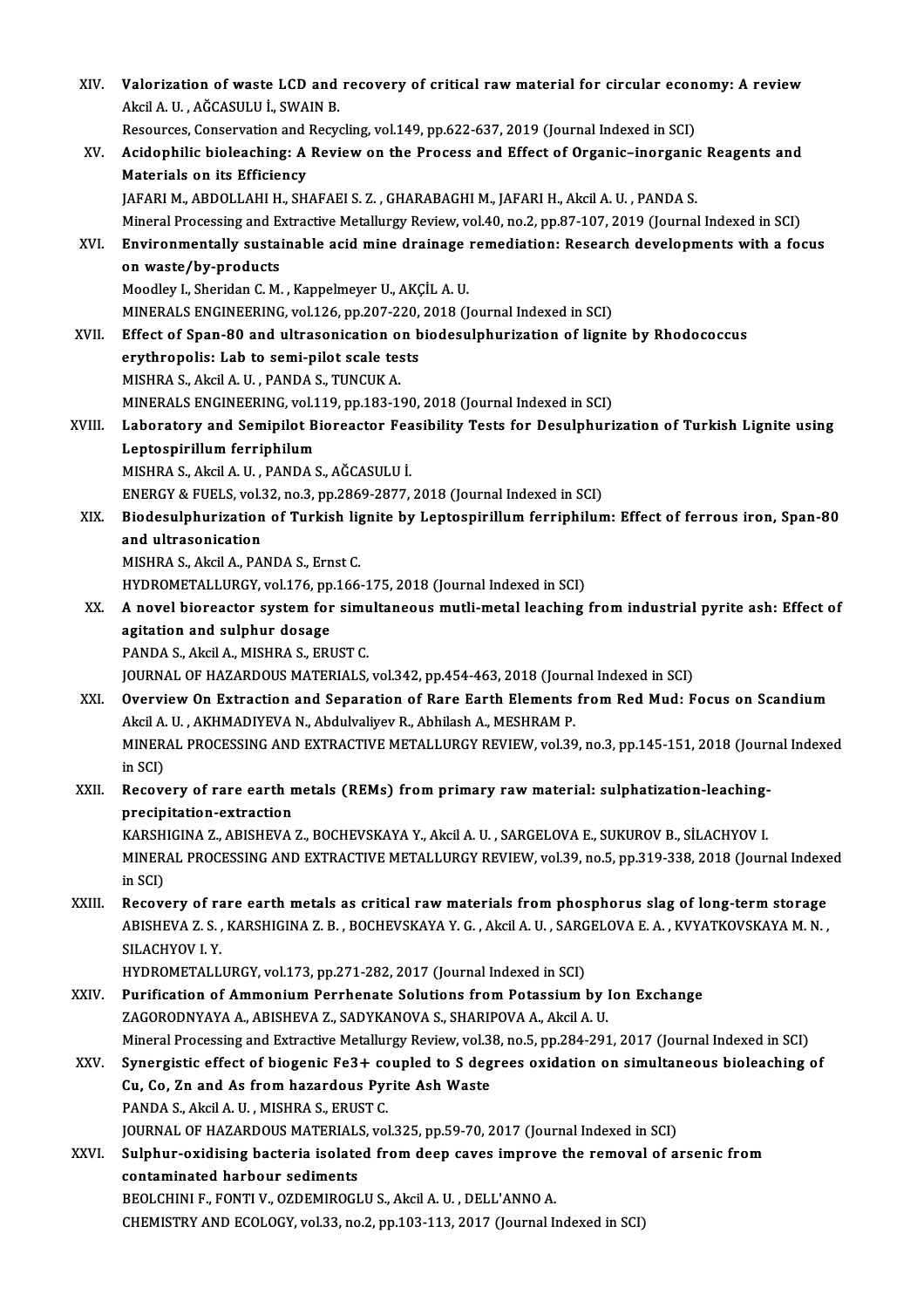| XXVII.       | Metal Recovery from Bottom Ash of an Incineration Plant: Laboratory Reactor Tests                               |
|--------------|-----------------------------------------------------------------------------------------------------------------|
|              | AĞCASULU İ., Akcil A.                                                                                           |
|              | MINERAL PROCESSING AND EXTRACTIVE METALLURGY REVIEW, vol.38, no.3, pp.199-206, 2017 (Journal Indexed            |
|              | in SCI)                                                                                                         |
| XXVIII.      | An integrated biological approach for treatment of cyanidation wastewater                                       |
|              | MEKUTO L., NTWAMPE S. K. O., Akcil A. U.                                                                        |
|              | SCIENCE OF THE TOTAL ENVIRONMENT, vol.571, pp.711-720, 2016 (Journal Indexed in SCI)                            |
| XXIX.        | Biodegradation of dibenzothiophene and its application in the production of clean coal                          |
|              | MISHRA S., PRADHAN N., PANDA S., Akcil A. U.                                                                    |
|              | FUEL PROCESSING TECHNOLOGY, vol.152, pp.325-342, 2016 (Journal Indexed in SCI)                                  |
| XXX.         | Combined oxidative leaching and electrowinning process for mercury recovery from spent                          |
|              | fluorescent lamps<br>Ozgur C., Coskun S., Akcil A. U., BEYHAN M., Uncu I. S., Civelekoglu G.                    |
|              | WASTE MANAGEMENT, vol 57, pp.215-219, 2016 (Journal Indexed in SCI)                                             |
| XXXI.        | WEEE: Booming for sustainable recycling                                                                         |
|              | Akcil A U                                                                                                       |
|              | WASTE MANAGEMENT, vol.57, pp.1-2, 2016 (Journal Indexed in SCI)                                                 |
| XXXII.       | Iron removal in production of purified quartz by hydrometallurgical process                                     |
|              | TUNCUK A, Akcil A.                                                                                              |
|              | INTERNATIONAL JOURNAL OF MINERAL PROCESSING, vol.153, pp.44-50, 2016 (Journal Indexed in SCI)                   |
| XXXIII.      | A greener approach for resource recycling: Manganese bioleaching                                                |
|              | GHOSH S., MOHANTY S., AKÇİL A. U., SUKLA L. B., DAS A. P.                                                       |
|              | CHEMOSPHERE, vol.154, pp.628-639, 2016 (Journal Indexed in SCI)                                                 |
| <b>XXXIV</b> | Recovery of vanadium from spent catalysts of sulfuric acid plant by using inorganic and organic                 |
|              | acids: Laboratory and semi-pilot tests                                                                          |
|              | ERUST C., Akcil A. U., BEDELOVA Z., ANARBEKOV K., BAIKONUROVA A., TUNCUK A.                                     |
|              | WASTE MANAGEMENT, vol 49, pp 455-461, 2016 (Journal Indexed in SCI)                                             |
| <b>XXXV</b>  | BIO-MECHANICAL LEACHING OF URANIUM FROM LOW GRADE BLACK SHALE                                                   |
|              | ANJUM F., BUKHARI S. A. , SHAHID M., Akcil A. U. , TAHIR A., JAAFAR H. Z. E. , ZIA-UL-HAQ M., SAMOTA I.         |
|              | ENVIRONMENTAL ENGINEERING AND MANAGEMENT JOURNAL, vol.14, no.12, pp.2939-2946, 2015 (Journal                    |
|              | Indexed in SCI)                                                                                                 |
| XXXVI.       | Regularities of Rhenium and Uranium Sorption from Mixed Solutions with Weakly Basic Anion                       |
|              | <b>Exchange Resin</b>                                                                                           |
|              | ZAGORODNYAYA A., ABISHEVA Z., SHARIPOVA A., SADYKANOVA S., Akcil A. U.                                          |
|              | MINERAL PROCESSING AND EXTRACTIVE METALLURGY REVIEW, vol.36, no.6, pp.391-398, 2015 (Journal Indexed            |
| XXXVII.      | in SCI)<br>Thermodynamic and kinetic of iodine-iodide leaching in gold hydrometallurgy                          |
|              | KONYRATBEKOVA S. S., BAIKONUROVA A., USSOLTSEVA G. A., ERUST C., AKÇİL A. U.                                    |
|              | TRANSACTIONS OF NONFERROUS METALS SOCIETY OF CHINA, vol.25, no.11, pp.3774-3783, 2015 (Journal                  |
|              | Indexed in SCI)                                                                                                 |
| XXXVIII.     | Acidic Leaching with Chlorate as Oxidizing Agent to Extract Mo and Re from Molybdenite Flotation                |
|              | Concentrate in a Copper Plant                                                                                   |
|              | ABDOLLAHI H., NOAPARAST M., SHAFAEI S. Z., MANAFI Z., ERUST C., Akcil A. U.                                     |
|              | SEPARATION SCIENCE AND TECHNOLOGY, vol.50, no.15, pp.2396-2404, 2015 (Journal Indexed in SCI)                   |
| <b>XXXIX</b> | Sequential bioreduction-bioleaching and bioreduction-chemical leaching hybrid tests for enhanced                |
|              | copper recovery from a concentrator ball mill reject sample                                                     |
|              | PANDA S., ESTHER J., BHOTRA T., PRADHAN N., SUKLA L. B., MISHRA B. K., Akcil A. U.                              |
|              | HYDROMETALLURGY, vol.157, pp.171-177, 2015 (Journal Indexed in SCI)                                             |
| XL.          | Gallium and vanadium extraction from red mud of Turkish alumina refinery plant: Hydrogarnet                     |
|              | process                                                                                                         |
|              | Abdulvaliyev R. A., AKÇİL A. U., Gladyshev S. V., Tastanov E. A., Beisembekova K. O., Akhmadiyeva N. K., DEVECİ |
|              |                                                                                                                 |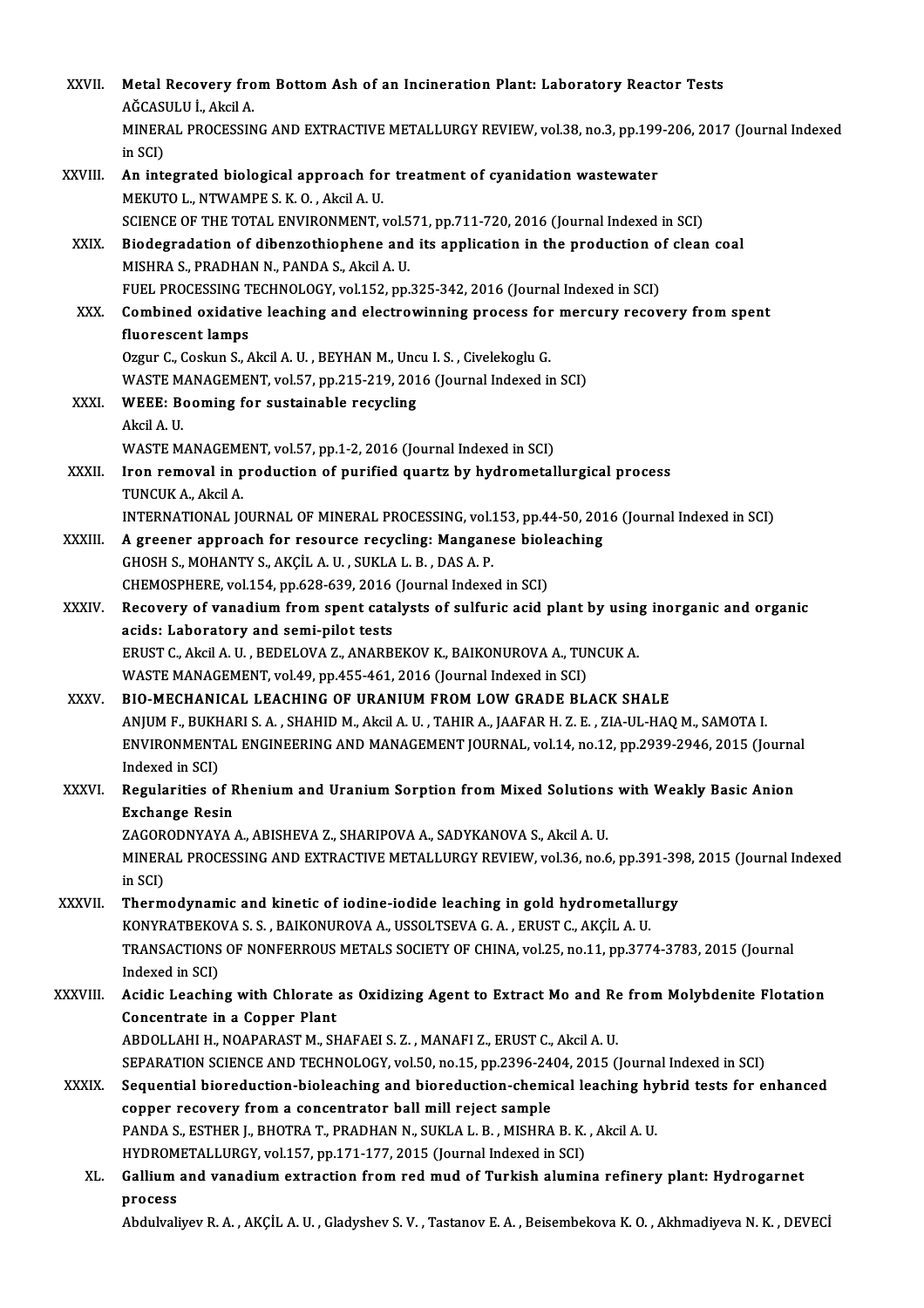H.

H.<br>HYDROMETALLURGY, vol.157, pp.72-77, 2015 (Journal Indexed in SCI)<br>Dinest synridation and reseting combination of a semi-refracte

- H.<br>HYDROMETALLURGY, vol.157, pp.72-77, 2015 (Journal Indexed in SCI)<br>XLI. Direct cyanidation and roasting combination of a semi-refractory massive sulfide ore<br>ABDOLLAHI H., KARIMI P., AMINI A., AKCIL A. U. HYDROMETALLURGY, vol.157, pp.72-77, 2015 ()<br>Direct cyanidation and roasting combination<br>ABDOLLAHI H., KARIMI P., AMINI A., AKÇİL A. U.<br>MINERALS & METALLURGICAL PROCESSING .vo Direct cyanidation and roasting combination of a semi-refractory massive sulfide ore<br>ABDOLLAHI H., KARIMI P., AMINI A., AKÇİL A. U.<br>MINERALS & METALLURGICAL PROCESSING, vol.32, no.3, pp.161-169, 2015 (Journal Indexed in SC
- ABDOLLAHI H., KARIMI P., AMINI A., AKÇİL A. U.<br>MINERALS & METALLURGICAL PROCESSING, vol.32, no.3, pp.161-169, 2015 (Journal Indexed in :<br>XLII. Recovery of rare earth metals and precipitated silicon dioxide from phosphorus MINERALS & METALLURGICAL PROCESSING, vol.32, no.3, pp.161-169, 2015<br>Recovery of rare earth metals and precipitated silicon dioxide from<br>KARSHIGINA Z., ABISHEVA Z., BOCHEVSKAYA Y., Akcil A. U. , SARGELOVA E.<br>MINERALS ENCINE XLII. Recovery of rare earth metals and precipitated silicon dioxide from phosphorus slag<br>KARSHIGINA Z., ABISHEVA Z., BOCHEVSKAYA Y., Akcil A. U. , SARGELOVA E.<br>MINERALS ENGINEERING, vol.77, pp.159-166, 2015 (Journal Index
- KARSHIGINA Z., ABISHEVA Z., BOCHEVSKAYA Y., Akcil A. U. , SARGELOVA E.<br>MINERALS ENGINEERING, vol.77, pp.159-166, 2015 (Journal Indexed in SCI)<br>XLIII. Non-cyanide Leaching Processes in Gold Hydrometallurgy and Iodine-Iodide MINERALS ENGINEERING, vol.77, pp.159-166, 2015 (<br>Non-cyanide Leaching Processes in Gold Hydro<br>KONYRATBEKOVA S. S. , BAIKONUROVA A., Akcil A. U.<br>MINERAL PROCESSING AND EXTRACTIVE METALLUR MINERAL PROCESSING AND EXTRACTIVE METALLURGY REVIEW, vol.36, no.3, pp.198-212, 2015 (Journal Indexed<br>in SCI) KONYRATBEKOVA S. S., BAIKONUROVA A., Akcil A. U.
- XLIV. Recovery of vanadium and gallium from solid waste by-products of Bayer process in SCI)<br>Recovery of vanadium and gallium from solid waste by-products of Bayer process<br>GLADYSHEV S. V. , AKÇİL A. U. , ABDULVALIYEV R. A. , TASTANOV E. A. , BEISEMBEKOVA K. O. , TEMIROVA S. S. ,<br>DEVECİ H Re<mark>covery</mark><br>GLADYSHI<br>DEVECİ H.<br>MINERALS GLADYSHEV S. V. , AKÇİL A. U. , ABDULVALIYEV R. A. , TASTANOV E. A. , BE<br>DEVECİ H.<br>MINERALS ENGINEERING, vol.74, pp.91-98, 2015 (Journal Indexed in SCI)<br>Reductive dissolution by weste newspaper for enhanced maso asi

DEVECİ H.<br>MINERALS ENGINEERING, vol.74, pp.91-98, 2015 (Journal Indexed in SCI)<br>XLV. Reductive dissolution by waste newspaper for enhanced meso-acidophilic bioleaching of copper<br>from low grade chalconynite: A new concent o MINERALS ENGINEERING, vol.74, pp.91-98, 2015 (Journal Indexed in SCI)<br>Reductive dissolution by waste newspaper for enhanced meso-acide<br>from low grade chalcopyrite: A new concept of biohydrometallurgy<br>RANDA S, RISWAL A, MIS Reductive dissolution by waste newspaper for enhanced meso-acidophilic bioleaching of copper<br>from low grade chalcopyrite: A new concept of biohydrometallurgy<br>PANDA S., BISWAL A., MISHRA S., PANDA P. K. , PRADHAN N., MOHAPA fr<br>PA<br>U. PANDA S., BISWAL A., MISHRA S., PANDA P. K. , PRADHAN N., MOHAPATF<br>U.<br>HYDROMETALLURGY, vol.153, pp.98-105, 2015 (Journal Indexed in SCI)<br>Misrobial Dissolution of Zn Pb Sulfide Minerals Heing Mesophili

HYDROMETALLURGY, vol.153, pp.98-105, 2015 (Journal Indexed in SCI)

# U.<br>HYDROMETALLURGY, vol.153, pp.98-105, 2015 (Journal Indexed in SCI)<br>XLVI. Microbial Dissolution of Zn-Pb Sulfide Minerals Using Mesophilic Iron and Sulfur-Oxidizing<br>Acidophiles Microbial Dissolution of Zn-Pb Sulfide Minerals Using Mesoph<br>Acidophiles<br>GHASSA S., BORUOMAND Z., MORADIAN M., ABDOLLAHI H., Akcil A. U.<br>MINERAL BROCESSING AND EXTRACTIVE METALLURGY REVIEW. vol

Acidophiles<br>GHASSA S., BORUOMAND Z., MORADIAN M., ABDOLLAHI H., Akcil A. U.<br>MINERAL PROCESSING AND EXTRACTIVE METALLURGY REVIEW, vol.36, no.2, pp.112-122, 2015 (Journal Indexed<br>in SCD GHASS<br>MINER<br>in SCI)<br>A rovie MINERAL PROCESSING AND EXTRACTIVE METALLURGY REVIEW, vol.36, no.2, pp.112-122, 2015 (Journal Indexed<br>in SCI)<br>XLVII. A review of approaches and techniques used in aquatic contaminated sediments: metal removal and<br>atabilizat

# in SCI)<br>XLVII. A review of approaches and techniques used in aquatic contaminated sediments: metal removal and<br>stabilization by chemical and biotechnological processes Akcil A.U., ERUST C., OZDEMIROGLU S., FONTI V., BEOLCHINI F. JOURNAL OF CLEANER PRODUCTION, vol.86, pp.24-36, 2015 (Journal Indexed in SCI)

XLVIII. Bioleaching of high grade Zn-Pb bearing ore by mixed moderate thermophilic microorganisms GHASSA S., BORUOMAND Z., ABDOLLAHI H., MORADIAN M., Akcil A. U. Bioleaching of high grade Zn-Pb bearing ore by mixed moderate thermophilic microorgal<br>GHASSA S., BORUOMAND Z., ABDOLLAHI H., MORADIAN M., Akcil A. U.<br>SEPARATION AND PURIFICATION TECHNOLOGY, vol.136, pp.241-249, 2014 (Journ GHASSA S., BORUOMAND Z., ABDOLLAHI H., MORADIAN M., Akcil A. U.<br>SEPARATION AND PURIFICATION TECHNOLOGY, vol.136, pp.241-249, 2014 (Journal Indexed in SCI)<br>XLIX. REMOVAL OF IRON FROM QUARTZ ORE USING DIFFERENT ACIDS: A LABO

# SEPARA<br><mark>REMOV</mark><br>STUDY<br>TUNGUY R<mark>EMOVAL OF IRON F</mark><br>STUDY<br>TUNCUK A., AKÇİL A. U.<br>MINERAL PROCESSINC

STUDY<br>TUNCUK A., AKÇİL A. U.<br>MINERAL PROCESSING AND EXTRACTIVE METALLURGY REVIEW, vol.35, no.4, pp.217-228, 2014 (Journal Indexed<br>in SCD TUNCU<br>MINER<br>in SCI)<br>Senarg MINERAL PROCESSING AND EXTRACTIVE METALLURGY REVIEW, vol.35, no.4, pp.217-228, 2014 (Journal Inde<br>in SCI)<br>L. Separation of hafnium and zirconium using TBP modified ferromagnetic nanoparticles: Effects of<br>asid and motals co

in SCI)<br>Separation of hafnium and zirco<br>acid and metals concentrations<br>ALIAVPAPLM, SAPERVAN V, NOAP Separation of hafnium and zirconium using TBP modified ferror<br>acid and metals concentrations<br>ALIAKBARI M., SABERYAN K., NOAPARAST M., ABDOLLAHI H., Akcil A. U.<br>uvppometal LUPCY vol.146 nn.72.75–2014 (Journal Indoved in SCD

acid and metals concentrations<br>ALIAKBARI M., SABERYAN K., NOAPARAST M., ABDOLLAHI H., Akcil A. U<br>HYDROMETALLURGY, vol.146, pp.72-75, 2014 (Journal Indexed in SCI)<br>Experimental presess analysis and mathematisal modeling for

# ALIAKBARI M., SABERYAN K., NOAPARAST M., ABDOLLAHI H., Akcil A. U.<br>HYDROMETALLURGY, vol.146, pp.72-75, 2014 (Journal Indexed in SCI)<br>LI. Experimental process analysis and mathematical modeling for selective gold leaching f HYDROMETALLURGY, vol.146, pp.72-75, 2014 (Journal Indexed in SCI)<br>Experimental process analysis and mathematical modeling for :<br>through wet chlorination<br>OLTEANU A. F. . DOBRE T. PANTURU E.. RADU A. D. . Akcil A. U. Experimental process analysis and mathematical model<br>through wet chlorination<br>OLTEANU A. F. , DOBRE T., PANTURU E., RADU A. D. , Akcil A. U.<br>UVDROMETALLURCY, vol.144, pp.170, 195, 2014 (Journal Indo

HYDROMETALLURGY, vol.144, pp.170-185, 2014 (Journal Indexed in SCI)

- LII. Kinetic study of gallium electrochemical reduction in alkaline solution HYDROMETALLURGY, vol.144, pp.170-185, 2014 (Journal Indexed in SCI)<br>Kinetic study of gallium electrochemical reduction in alkaline solution<br>GLADYSHEV S., AKÇİL A. U. , ABDULVALIEV R., TASTANOV Y., BEISEMBEKOVA K., TEMIROVA Kinetic study of gallium electrochemical reduction in alkaline so<br>GLADYSHEV S., AKÇİL A. U. , ABDULVALIEV R., TASTANOV Y., BEISEMBEK<br>HYDROMETALLURGY, vol.140, pp.95-101, 2013 (Journal Indexed in SCI)<br>Cyanide and remayal an GLADYSHEV S., AKÇİL A. U. , ABDULVALIEV R., TASTANOV Y., BEISEMBEKOVA K., TEMIROVA S.<br>HYDROMETALLURGY, vol.140, pp.95-101, 2013 (Journal Indexed in SCI)<br>LIII. Cyanide and removal options from effluents in gold mining and m
- HYDROMETALLURGY, v<br><mark>Cyanide and remova</mark><br>KUYUCAK N., Akcil A. U.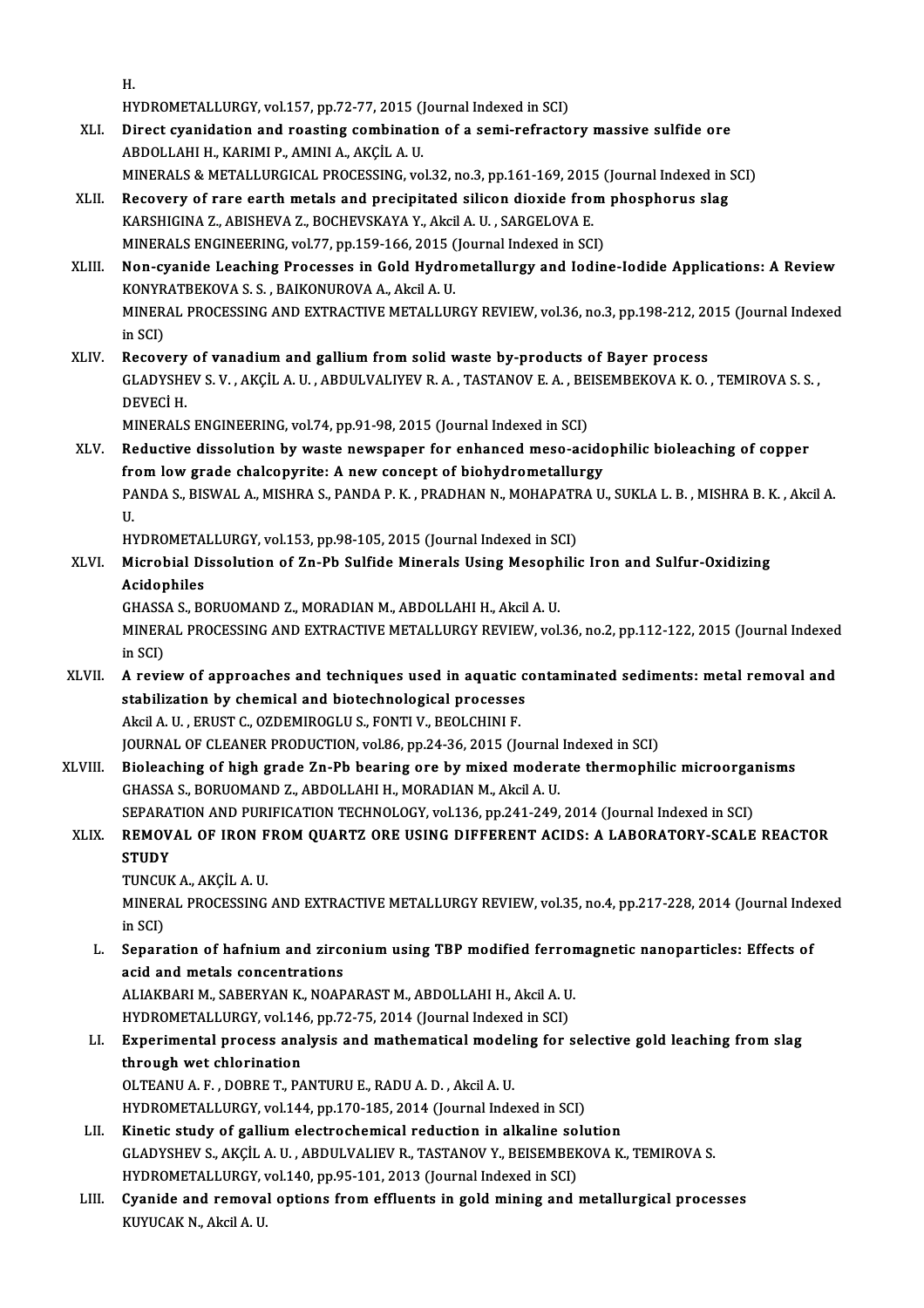MINERALS ENGINEERING, pp.13-29, 2013 (Journal Indexed in SCI)<br>Pichydrometallurgy in Turkish sold mining: Eirst shelts flee

- MINERALS ENGINEERING, pp.13-29, 2013 (Journal Indexed in SCI)<br>LIV. Biohydrometallurgy in Turkish gold mining: First shake flask and bioreactor studies<br>CUETCLH AKCU A U MINERALS ENGINEER<br>Biohydrometallurg<br>ÇİFTÇİ H., AKÇİL A. U.<br>MINERALS ENGINEER Biohydrometallurgy in Turkish gold mining: First shake flas<br>ÇİFTÇİ H., AKÇİL A. U.<br>MINERALS ENGINEERING, pp.25-33, 2013 (Journal Indexed in SCI)<br>Festerial suneriments for inen remayal from kaolin by yein
	- MINERALS ENGINEERING, pp.25-33, 2013 (Journal Indexed in SCI)
- CIFTCI H., AKCIL A. U.<br>MINERALS ENGINEERING, pp.25-33, 2013 (Journal Indexed in SCI)<br>LV. Factorial experiments for iron removal from kaolin by using single and two-step leaching with<br>sulfuric acid TUNCUKA.,CIFTLIKS.,AKÇİLA.U. TUNCUK A., CIFTLIK S., AKÇİL A. U.<br>HYDROMETALLURGY, vol.134, pp.80-86, 2013 (Journal Indexed in SCI)<br>LVI. Biohydrometallurgy techniques of low grade ores: A review on black shale<br>ANIUM E. SHAHID M. Aksil A. II
	- HYDROMETALLURGY, vol.134, pp.80-86, 2013 (Journal Indexed in SCI)
- HYDROMETALLURGY, vol.134, p<br>Biohydrometallurgy techniqu<br>ANJUM F., SHAHID M., Akcil A. U.<br>HYDROMETALLURCY, vol.117, p. Biohydrometallurgy techniques of low grade ores: A review of<br>ANJUM F., SHAHID M., Akcil A. U.<br>HYDROMETALLURGY, vol.117, pp.1-12, 2012 (Journal Indexed in SCI)<br>Agueous matel negouery techniques from a seran; Hydrometal HYDROMETALLURGY, vol.117, pp.1-12, 2012 (Journal Indexed in SCI)
- ANJUM F., SHAHID M., Akcil A. U.<br>HYDROMETALLURGY, vol.117, pp.1-12, 2012 (Journal Indexed in SCI)<br>LVII. Aqueous metal recovery techniques from e-scrap: Hydrometallurgy in recycling<br>TUNCUK A., Stazi V., AKÇİL A. U. , YAZICI Aqueous metal recovery techniques from e-scrap: Hydrometallurgy in<br>TUNCUK A., Stazi V., AKÇİL A. U. , YAZICI E. Y. , DEVECİ H.<br>MINERALS ENGINEERING, vol.25, no.1, pp.28-37, 2012 (Journal Indexed in SCI)<br>Effect of biooxidat
- TUNCUK A., Stazi V., AKÇİL A. U. , YAZICI E. Y. , DEVECİ H.<br>MINERALS ENGINEERING, vol.25, no.1, pp.28-37, 2012 (Journal Indexed in SCI)<br>LVIII. Effect of biooxidation conditions on cyanide consumption and gold recovery MINERALS EN<br>Effect of bio<br>concentrate<br>cienci u AMC Effect of biooxidati<br>concentrate<br>ÇİFTÇİ H., AKÇİL A. U.<br>HYDROMETALLURCY concentrate<br>ÇİFTÇİ H., AKÇİL A. U.<br>HYDROMETALLURGY, vol.104, no.2, pp.142-149, 2010 (Journal Indexed in SCI)
	-
	- CIFTCI H., AKCIL A. U.<br>HYDROMETALLURGY, vol.104, no.2, pp.142-149, 2010 (Journal Indexed in SCI)<br>LIX. Experimental design and process analysis for acidic leaching of metal-rich glass wastes<br>TUNCUK A. CIETCI H. AKCIL A. U. HYDROMETALLURGY, vol.104, no.2, pp.142-149, 2010 (Journ<br>Experimental design and process analysis for acidic l<br>TUNCUK A., ÇİFTÇİ H., AKÇİL A. U. , OGNYANOVA A., Veglio F.<br>WASTE MANACEMENT & RESEARCH vol.29, no.5, np.445,45 Experimental design and process analysis for acidic leaching of metal-rich glass we<br>TUNCUK A., ÇİFTÇİ H., AKÇİL A. U. , OGNYANOVA A., Veglio F.<br>WASTE MANAGEMENT & RESEARCH, vol.28, no.5, pp.445-454, 2010 (Journal Indexed i
		-
	- TUNCUK A., ÇİFTÇİ H., AKÇİL A. U. , OGNYANOVA A., Veglio F.<br>WASTE MANAGEMENT & RESEARCH, vol.28, no.5, pp.445-454, 2010 (Journal Indexed in SCI)<br>LX. A New Global Approach of Cyanide Management: International Cyanide Ma WASTE MANAGEMENT & RESEARCH, vol.28, no.5, pp.445-454, 2010 (Journal Ind<br>A New Global Approach of Cyanide Management: International Cyanide<br>Manufacture, Transport, and Use of Cyanide in the Production of Gold<br>Aksil A H A New Gl<br>Manufact<br>Akcil A. U.<br>MINERAL Manufacture, Transport, and Use of Cyanide in the Production of Gold<br>Akcil A. U.<br>MINERAL PROCESSING AND EXTRACTIVE METALLURGY REVIEW, vol.31, no.3, pp.135-149, 2010 (Journal Indexed<br>in SCD Akcil A.<br>MINER.<br>in SCI)<br>Motal
	- MINERAL PROCESSING AND EXTRACTIVE METALLURGY REVIEW, vol.31, no.3, pp.135-149, 2010 (<br>in SCI)<br>LXI. Metal extraction from spent sulfuric acid catalyst through alkaline and acidic leaching<br> $OCNVANOVA A OZTIBVA T. DE MICUEI ISI EEDEIAE TAGIIBDIC A$
- in SCI)<br>Metal extraction from spent sulfuric acid catalyst through alkaline and acidic leachii<br>OGNYANOVA A., OZTURK A. T. , DE MICHELIS I., FERELLA F., TAGLIERI G., AKÇİL A. U. , Veglio F.<br>HYDROMETALLURCY, val 100, np 20, OGNYANOVA A., OZTURK A. T. , DE MICHELIS I., FERELLA F., TAGLIERI G., AKÇİL A. U. , Veglio F.<br>HYDROMETALLURGY, vol.100, pp.20-28, 2009 (Journal Indexed in SCI) OGNYANOVA A., OZTURK A. T. , DE MICHELIS I., FERELLA F., TAGLIERI G., AKÇİL A. U. , Veglio F.<br>HYDROMETALLURGY, vol.100, pp.20-28, 2009 (Journal Indexed in SCI)<br>LXII. A review of technologies for the recovery of metals from
- HYDROMETALLURGY, vol.100, pp.20-28, 2009 (Journal Indexed in SCI)<br>A review of technologies for the recovery of metals from spent alkaline are SAYILGAN E., KUKRER T., Civelekoglu G., FERELLA F., AKÇİL A. U. , Veglio F., KİT A review of technologies for the recovery of metals from spent of SAYILGAN E., KUKRER T., Civelekoglu G., FERELLA F., AKÇIL A. U. , Veglio<br>HYDROMETALLURGY, vol.97, pp.158-166, 2009 (Journal Indexed in SCI)<br>Reductive leashi SAYILGAN E., KUKRER T., Civelekoglu G., FERELLA F., AKÇİL A. U. , Veglio F., KİTİŞ M.<br>HYDROMETALLURGY, vol.97, pp.158-166, 2009 (Journal Indexed in SCI)<br>LXIII. Reductive leaching of manganese and zinc from spent alkaline a
- HYDRO<br><mark>Reduct</mark><br>media<br>SAVILG Reductive leaching of manganese and zinc from spent alkal<br>media<br>SAYILGAN E., KUKRER T., Ferella F., AKÇİL A. U. , Veglio F., KİTİŞ M.<br>HYDROMETALLURCY vol 97, pp.73,79,2009 (Journal Indeved in S
	- media<br>SAYILGAN E., KUKRER T., Ferella F., AKÇİL A. U. , Veglio F., KİTİŞ M.<br>HYDROMETALLURGY, vol.97, pp.73-79, 2009 (Journal Indexed in SCI)<br>Biodegradation of svanide senteining effluente by Seenedesmı
- HYDROMETALLURGY, vol.97, pp.73-79, 2009 (Journal Indexed in SCI)<br>LXIV. Biodegradation of cyanide containing effluents by Scenedesmus oblipus GURBUZ F.,ÇİFTÇİH.,AkcilA. Biodegradation of cyanide containing effluents by Scenedesmus oblipus<br>GURBUZ F., ÇİFTÇİ H., Akcil A.<br>JOURNAL OF HAZARDOUS MATERIALS, vol.162, no.1, pp.74-79, 2009 (Journal Indexed in SCI)<br>Coal Cald Agglemeration: An Altern
- LXV. Coal-Gold Agglomeration: An Alternative Separation Process in Gold Recovery<br>AKCIL A.U., WU X.Q., Aksay E.K. **JOURNAL OF HAZARDOUS MATER<br>Coal-Gold Agglomeration: An<br>AKÇİL A. U. , WU X. Q. , Aksay E. K.<br>SERARATION AND BURIEICATION** Coal-Gold Agglomeration: An Alternative Separation Process in Gold Recovery<br>AKÇİL A. U. , WU X. Q. , Aksay E. K.<br>SEPARATION AND PURIFICATION REVIEWS, vol.38, no.2, pp.173-201, 2009 (Journal Indexed in SCI)<br>Bele and contrib AKÇİL A. U. , WU X. Q. , Aksay E. K.<br>SEPARATION AND PURIFICATION REVIEWS, vol.38, no.2, pp.173-201, 2009 (Journal Indexed in SCI)<br>LXVI. Role and contribution of pure and mixed cultures of mesophiles in bioleaching of a pyr

# SEPARATION AND PURIFICA<br>Role and contribution of<br>chalcopyrite concentrate Role and contribution of p<br>chalcopyrite concentrate<br>Akcil A.U. , Ciftci H., DEVECİ H.<br>MINERALS ENCINEEDINC vol chalcopyrite concentrate<br>Akcil A. U. , Ciftci H., DEVECİ H.<br>MINERALS ENGINEERING, vol.20, no.3, pp.310-318, 2007 (Journal Indexed in SCI)<br>Untitled

- 
- LXVI . Untitled MINERAL:<br>Untitled<br>Akcil A. U.<br>EUEL -vol
- -
	- FUEL, vol.85, no.9, pp.1309, 2006 (Journal Indexed in SCI)
- Akcil A. U.<br>FUEL, vol.85, no.9, pp.1309, 2006 (Journal Indexed in SCI)<br>LXVIII. Atail A II KOLDAS S FUEL, vol.85, no.9, pp.<br>Acid Mine Drainage<br>Akcil A. U. , KOLDAS S.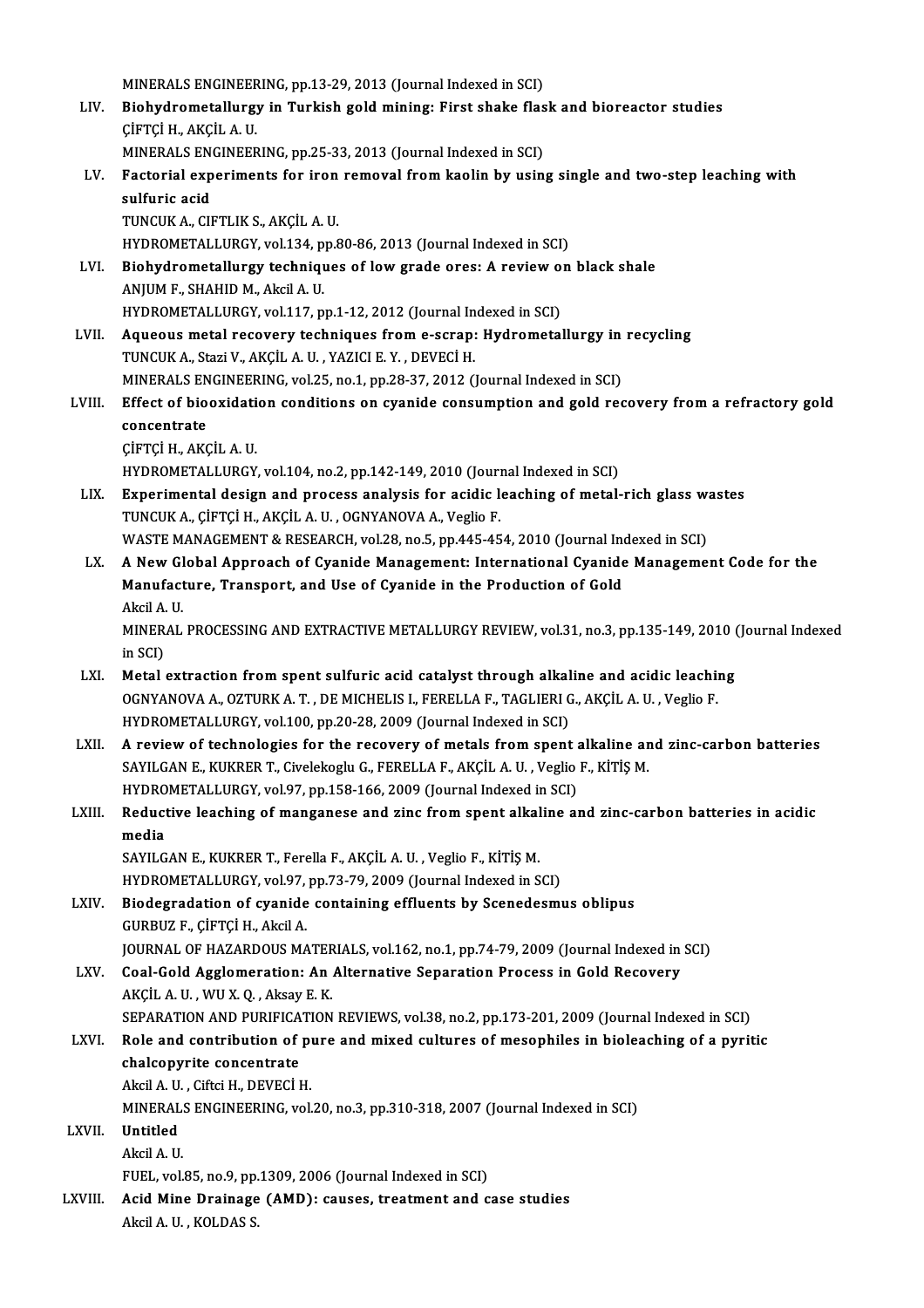|                 | JOURNAL OF CLEANER PRODUCTION, vol.14, pp.1139-1145, 2006 (Journal Indexed in SCI)                                                                                                |
|-----------------|-----------------------------------------------------------------------------------------------------------------------------------------------------------------------------------|
| LXIX.           | Managing cyanide: health, safety and risk management practices at Turkey's Ovacik gold-silver mine<br>Akcil A U                                                                   |
|                 | JOURNAL OF CLEANER PRODUCTION, vol.14, no.8, pp.727-735, 2006 (Journal Indexed in SCI)                                                                                            |
| LXX.            | Re: "Coal-oil assisted flotation for the gold recovery" by Sen, S., Seyrankaya, A., Cilingir, Y., 2005.<br>Minerals Engineering 18 (11), 1086-1092.                               |
|                 | Akcil A U<br>MINERALS ENGINEERING, vol.18, no.15, pp.1423-1424, 2005 (Journal Indexed in SCI)                                                                                     |
| LXXI.           | Heterogeneous catalytic degradation of cyanide using copper-impregnated pumice and hydrogen<br>peroxide                                                                           |
|                 | Kitis M., Karakaya E., Yigit N. Ö., Civelekoglu G., Akcil A. U.                                                                                                                   |
|                 | WATER RESEARCH, vol.39, no.8, pp.1652-1662, 2005 (Journal Indexed in SCI)                                                                                                         |
| <b>LXXII</b>    | Destruction of cyanide by hydrogen peroxide, in tailings slurries from low bearing sulphidic gold<br>ores                                                                         |
|                 | Kitis M., Akcil A. U., Karakaya E., Yigit N. Ö.                                                                                                                                   |
|                 | MINERALS ENGINEERING, vol.18, no.3, pp.353-362, 2005 (Journal Indexed in SCI)                                                                                                     |
| <b>LXXIII</b>   | Bioleaching of complex zinc sulphides using mesophilic and thermophilic bacteria: comparative<br>importance of pH and iron                                                        |
|                 | Deveci H., Akcil A., Alp I.<br>HYDROMETALLURGY, vol.73, pp.293-303, 2004 (Journal Indexed in SCI)                                                                                 |
| LXXIV.          | Potential bioleaching developments towards commercial reality: Turkish metal mining's future                                                                                      |
|                 | Akcil A.U.                                                                                                                                                                        |
|                 | MINERALS ENGINEERING, vol.17, no.3, pp.477-480, 2004 (Journal Indexed in SCI)                                                                                                     |
| <b>LXXV</b>     | Microbial detoxification of cyanide solutions: a new biotechnological approach using algae<br>GURBUZ F., Ciftci H., Akcil A. U., Karahan A.                                       |
|                 | HYDROMETALLURGY, vol.72, pp.167-176, 2004 (Journal Indexed in SCI)                                                                                                                |
| <b>LXXVI</b>    | Metals recovery from multimetal sulphide concentrates (CuFeS2-PbS-ZnS): combination of thermal                                                                                    |
|                 | process and pressure leaching                                                                                                                                                     |
|                 | Akcil A U . Ciftci H .<br>INTERNATIONAL JOURNAL OF MINERAL PROCESSING, vol.71, pp.233-246, 2003 (Journal Indexed in SCI)                                                          |
| <b>LXXVII</b> . | Biological treatment of cyanide by natural isolated bacteria (Pseudomonas sp.)                                                                                                    |
|                 | Akcil A. U., Karahan A., Ciftci H., SAGDIC O.                                                                                                                                     |
|                 | MINERALS ENGINEERING, vol.16, no.7, pp.643-649, 2003 (Journal Indexed in SCI)                                                                                                     |
| LXXVIII.        | Microbial destruction of cyanide wastes in gold mining: process review                                                                                                            |
|                 | Akcil A. U., MUDDER T.                                                                                                                                                            |
|                 | BIOTECHNOLOGY LETTERS, vol.25, no.6, pp.445-450, 2003 (Journal Indexed in SCI)                                                                                                    |
| <b>LXXIX</b>    | Destruction of cyanide in gold mill effluents: Biological versus chemical treatments<br>Akcil A.U.                                                                                |
|                 | Biotechnology Advances, vol.21, no.6, pp.501-511, 2003 (Journal Indexed in SCI)                                                                                                   |
| <b>LXXX</b>     | A preliminary research on acid pressure leaching of pyritic copper ore in Kure Copper Mine, Turkey<br>Akcil A.U.                                                                  |
|                 | MINERALS ENGINEERING, vol.15, no.12, pp.1193-1197, 2002 (Journal Indexed in SCI)                                                                                                  |
| <b>LXXXI</b>    | First application of cyanidation process in Turkish gold mining and its environmental impacts<br>Akcil A.U.                                                                       |
| LXXXII.         | MINERALS ENGINEERING, vol.15, no.9, pp.695-699, 2002 (Journal Indexed in SCI)<br>A study of the selective leaching of complex sulphides from the Eastern Black Sea Region, Turkey |
|                 | Akcil A U, Ciftci H<br>MINERALS ENGINEERING, vol.15, no.6, pp.457-459, 2002 (Journal Indexed in SCI)                                                                              |
|                 |                                                                                                                                                                                   |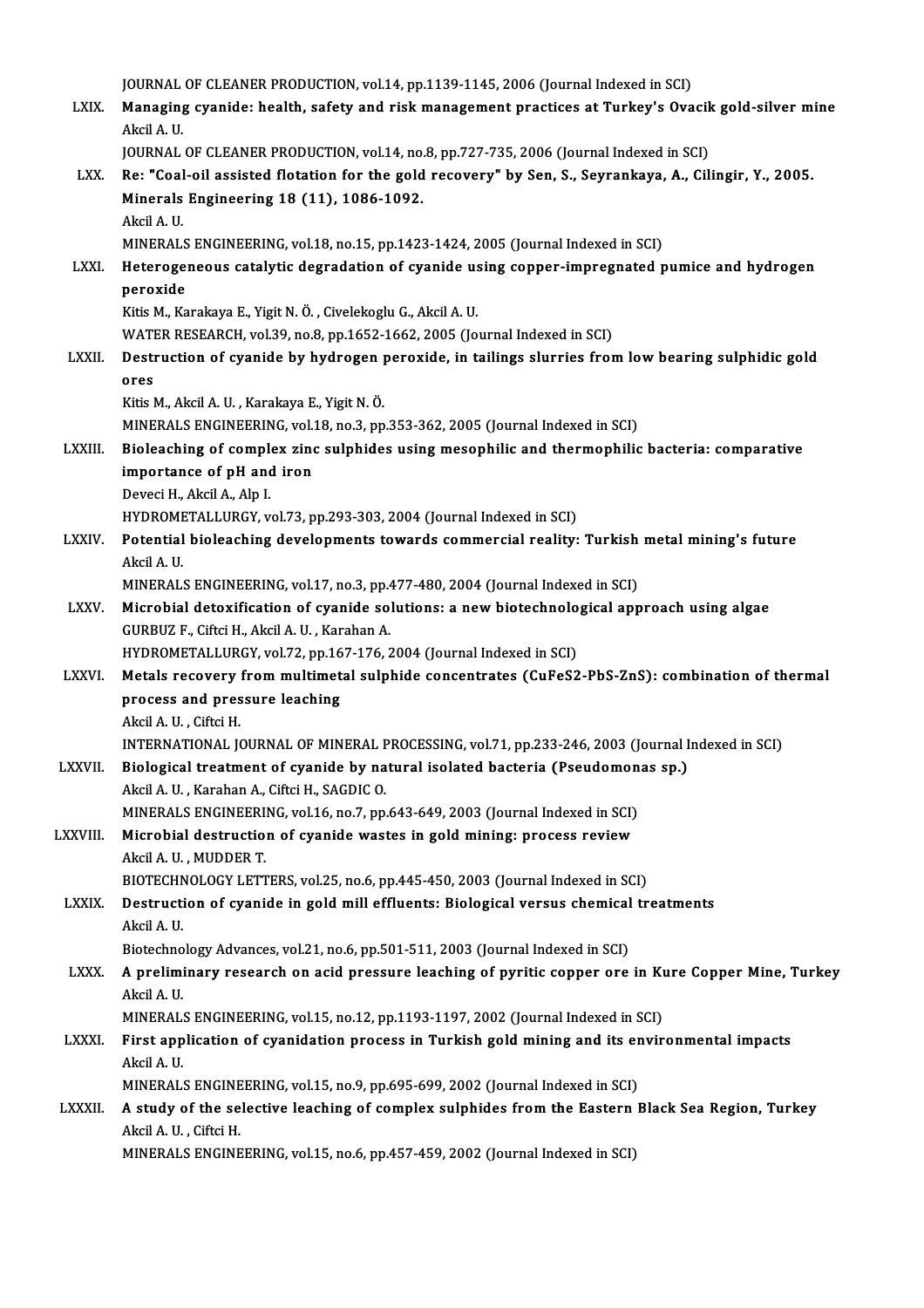# Articles Published in Other Journals

|       | <b>Articles Published in Other Journals</b>                                                                                                                                            |
|-------|----------------------------------------------------------------------------------------------------------------------------------------------------------------------------------------|
| L.    | Otomotiv Geri Dönüşümünde Kritik Hammaddeler                                                                                                                                           |
|       | AKÇİL A U , AĞCASULU İ , Dar G.                                                                                                                                                        |
|       | Recycling Industry, no.119, pp.38-47, 2017 (Other Refereed National Journals)                                                                                                          |
| П.    | Kritik Metal İndiyum ve Atık LCD Monitörlerden Kazanımı                                                                                                                                |
|       | AKÇİL A.U., AĞCASULUİ                                                                                                                                                                  |
|       | Recycling Industry, no.92, pp.54-59, 2015 (Other Refereed National Journals)                                                                                                           |
| III.  | Asidik ve Bazik Ortamda Bayer Prosesi Yan Ürününden Galyum Kazanımı                                                                                                                    |
|       | OKUDAN M. D., AKÇİL A. U., TUNCUK A., DEVECİ H.                                                                                                                                        |
|       | Madencilik Dergisi, vol.53, pp.3-12, 2014 (Other Refereed National Journals)                                                                                                           |
| IV.   | Asidik ve Bazik Ortamda Bayer Prosesi Yan Ürününden Ga Kazanımı                                                                                                                        |
|       | OKUDAN M. D., AKÇİL A. U., TUNCUK A., DEVECİ H.                                                                                                                                        |
|       | MADENCILIK DERGISI, no.53, pp.1-12, 2014 (Other Refereed National Journals)                                                                                                            |
| V.    | Asit Liçi Uygulamasıyla Yüksek Kalitede Kuvars Üretiminde Çözücü (H2SO4 ve C6H8O7) ve                                                                                                  |
|       | İndirgeyici (H2O2) Etkisi                                                                                                                                                              |
|       | TUNCUK A., AKÇİL A. U.                                                                                                                                                                 |
|       | MADENCILIK DERGISI, no.52, pp.9-20, 2013 (Other Refereed National Journals)                                                                                                            |
| VI.   | İkincil kaynaklardan metal geri kazanımında çevresel bir yaklaşım: Biyoliç                                                                                                             |
|       | ERÜST C., TUNCUK A., AKÇİL A. U.                                                                                                                                                       |
|       | Recycling Dergisi, vol.1, no.60, pp.74-78, 2012 (National Non-Refereed Journal)                                                                                                        |
| VII.  | Günümüz Kentsel Madenciliğinde E Atıklar                                                                                                                                               |
|       | ŞAHİN M., ERÜST C., TUNCUK A., AKÇİL A. U.                                                                                                                                             |
| VIII. | TSE Standard Teknik ve Ekonomik Dergi, vol.1, no.605, pp.65-69, 2012 (National Non-Refereed Journal)<br>Sülfürlü Bir Altın Cevherinin Karışık Asidofilik Kültürler ile Biyooksidasyonu |
|       | ÇİFTÇİ H., AKÇİL A. U.                                                                                                                                                                 |
|       | Biyoloji Bilimleri Araştırma Dergisi, vol.4, no.2, pp.87-91, 2011 (Other Refereed National Journals)                                                                                   |
| IX.   | Farklı Organik Asitlerin Kaolen Cevherinden Demirin Uzaklaştırılmasındaki Etkileri                                                                                                     |
|       | TUNCUK A., CIFTLIK S., Güneş N., Handırı İ., ÇİFTÇİ H., AKÇİL A. U.                                                                                                                    |
|       | MADENCILIK DERGISI, no.49, pp.3-16, 2010 (Other Refereed National Journals)                                                                                                            |
|       | X. Alternatif ve Çevre Dostu Bir Yöntem Biyohidrometalurji An Alternative and Environmentally                                                                                          |
|       | Friendly Method in Metals Recovery from E Wastes Biohydrometallurgy                                                                                                                    |
|       | ÇİFTÇİ H., AKÇİL A. U.                                                                                                                                                                 |
|       | Recycling Industry, vol.28, pp.60-62, 2010 (Other Refereed National Journals)                                                                                                          |
| XI.   | Lityum iyon piller ve geri dönüşümü                                                                                                                                                    |
|       | Kükrer T., SAYILGAN E., KİTİŞ M., AKÇİL A. U.                                                                                                                                          |
|       | Recycling Teknoloji (Atık Yönetimi, Geri Kazanım ve Çevre Teknolojileri Dergisi, vol.11, no.1, pp.68-71, 2010                                                                          |
|       | (National Non-Refereed Journal)                                                                                                                                                        |
| XII.  | Farklı indirgeyici ajanların atık alkali ve çinko karbon pillerden çinko ve mangan geri kazanımına                                                                                     |
|       | etkileri                                                                                                                                                                               |
|       | SAYILGAN E., KÜKRER T., OGNYANOVA A., VEGLIO F., AKÇIL A. U., KİTİŞ M.                                                                                                                 |
|       | Katı Atık ve Çevre, vol.76, pp.32-37, 2009 (Other Refereed National Journals)                                                                                                          |
| XIII. | Refrakter Altın Cevherlerine Uygulanan Ön İşlemler                                                                                                                                     |
|       | AKÇİL A. U., ÇİFTÇİ H.                                                                                                                                                                 |
|       | Madencilik Dergisi, vol.48, no.1, pp.17-30, 2009 (Other Refereed National Journals)                                                                                                    |
| XIV.  | Altın Madenciliğinde Biyooksidasyon Uygulamaları ve Gelişmeler                                                                                                                         |
|       | ÇİFTÇİ H., AKÇİL A. U.                                                                                                                                                                 |
|       | Madencilik Dergisi, vol.48, no.2, pp.3-10, 2009 (Other Refereed National Journals)                                                                                                     |
| XV.   | Borik Asit Üretiminde Amonyum Tuzları, İnorganik ve Organik Asit Liç Sistemlerinin İncelenmesi                                                                                         |
|       | AKÇİL A.U., TUNCUK A., DEVECİ H.                                                                                                                                                       |
|       | MADENCILIK DERGISI, no.48, pp.3-16, 2009 (Other Refereed National Journals)                                                                                                            |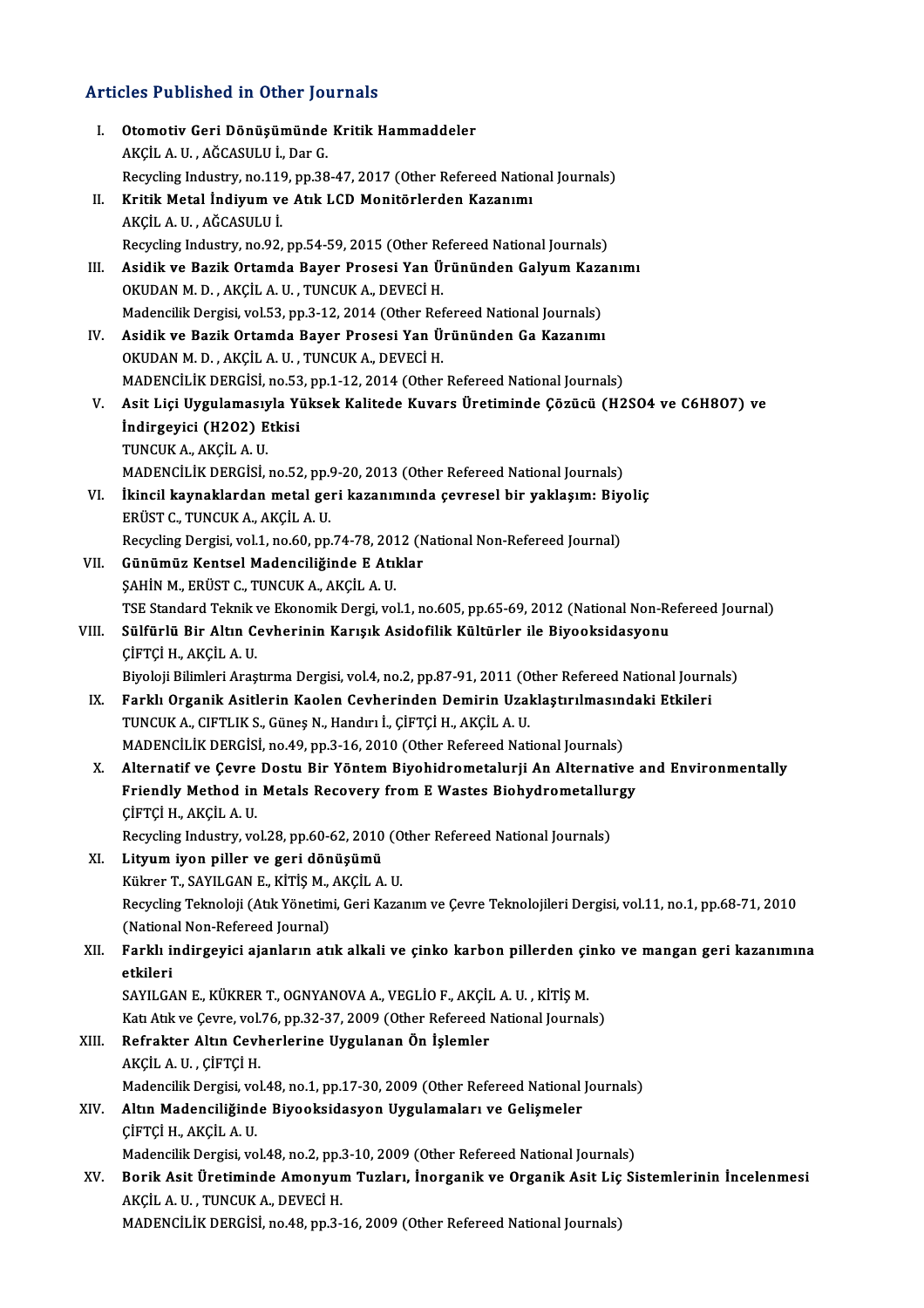| XVI.   | Atık alkali ve çinko karbon pillerden mangan ve çinko geri kazanımı İnorganik ve organik asitlerle liç        |
|--------|---------------------------------------------------------------------------------------------------------------|
|        | testleri                                                                                                      |
|        | SAYILGAN E., Kükrer T., Veglio F., AKÇİL A. U., KİTİŞ M.                                                      |
|        | Çevre Bilim & Teknoloji Dergisi, TMMOB Çevre Müh. Odası, vol.3, no.1, pp.83-89, 2008 (Other Refereed National |
|        | Journals)                                                                                                     |
| XVII.  | Kuvarsın Saflaştırılmasında Kullanılan Kimyasal Yöntemlerin İncelenmesi                                       |
|        | AKÇİL A. U., TUNCUK A., DEVECİ H.                                                                             |
|        | MADENCILIK DERGISI, no.46, pp.3-10, 2007 (Other Refereed National Journals)                                   |
| XVIII. | Altın Kazanımında Tiyosülfat Liçi Uygulaması                                                                  |
|        | AKÇİL A. U., ÇİFTÇİ H., öztürk a. t.                                                                          |
|        | Madencilik Dergisi, vol.46, no.4, pp.31-45, 2007 (Other Refereed National Journals)                           |
| XIX.   | Metal Kazanımında Bakteriyel Liç Mekanizmaları                                                                |
|        | AKÇİL A U, ÇİFTÇİ H.                                                                                          |
|        | Madencilik Dergisi, vol.45, no.4, pp.19-27, 2006 (Other Refereed National Journals)                           |
| XX.    | Asidik Maden Drenajının AMD Giderilmesinde Uygulanan Biyolojik Yöntemler                                      |
|        | ÇİFTÇİ H., AKÇİL A. U.                                                                                        |
|        | Madencilik Dergisi, vol.45, no.1, pp.35-45, 2006 (Other Refereed National Journals)                           |
| XXI.   | Kaolenlerin safsızlaştırılmasında kimyasal ve biyolojik yöntemlerin incelenmesi                               |
|        | AKÇİL A. U., TUNCUK A.                                                                                        |
|        | Kil Bilimi ve Teknolojisi, vol.1, no.2, pp.59-69, 2006 (Other Refereed National Journals)                     |
| XXII.  | Küre Piritli Bakır Cevherinin Liçinde Sülfür ve Demir Oksidasyonu Yapan Bakterilerin Metal                    |
|        | Kazanımına Etkisi                                                                                             |
|        | AKÇİL A. U., ÇİFTÇİ H.                                                                                        |
|        | Yerbilimleri Dergisi,, vol.28, pp.145-154, 2003 (Other Refereed National Journals)                            |
| XXIII. | Küre Bakır Cevherinin Bakteriyel Liçi                                                                         |
|        | AKÇİL A U , ÇİFTÇİ H                                                                                          |
|        | Madencilik Dergisi, vol.42, no.4, pp.15-25, 2003 (Other Refereed National Journals)                           |
| XXIV.  | Piritli Bakır Cevherinin Mezofilik Bakterilerle Çözündürülmesinde Demir Oksidasyonu Üzerine Bir               |
|        | Çalışma                                                                                                       |
|        | ÇİFTÇİ H., AKÇİL A. U.                                                                                        |
|        | Geosound/Yerbilimleri, vol.43, pp.63-75, 2003 (Other Refereed National Journals)                              |
|        |                                                                                                               |

## Books&Book Chapters

- OOks & Book Chapters<br>I. Influence of chloride in Biohydrometallurgy: A review<br>AKCU A U. CAHAN C S. ERÜST C. TUNCUK A LE & DOOR GRAPCES<br>Influence of chloride in Biohydrometallur<br>AKÇİL A. U. , GAHAN C. S. , ERÜST C., TUNCUK A.<br>in: Industrial and Environmental Biotechnology in: Industrial and Environmental Biotechnology, Pramanik Krishna, Patra Jayanta Kumar, Editor, STUDIUM PRESS<br>(INDIA) PVT.LTD, pp.45-69, 2014 AKÇİL A. U., GAHAN C. S., ERÜST C., TUNCUK A. in: Industrial and Environmental Biotechnology, Pramanik Krishna, Patra Jayanta Kumar, Edito<br>(INDIA) PVT.LTD, pp.45-69, 2014<br>II. Influence of chloride on the Chemolithotrophic acidophiles in Biohydrometallurgy<br>AVCU A U. CA
- (INDIA) PVT.LTD, pp.45-69, 2014<br>Influence of chloride on the Chemolithotro<br>AKÇİL A. U. , GAHAN C. S. , ERUST C., TUNCUK A.<br>in: A review In: Industrial and Environmental Bi Influence of chloride on the Chemolithotrophic acidophiles in Biohydrometallurgy<br>AKÇİL A. U. , GAHAN C. S. , ERUST C., TUNCUK A.<br>in: A review In: Industrial and Environmental Biotechnology, Pramanik K., Patra J.K., Editor, AKÇİL A. U. , GAHAN C. S. , ERUST C., TUNCUK A.<br>in: A review In: Industrial and Environmental Biotech<br>Pvt. Ltd. New Delhi, India, New Delhi, pp.45-69, 2013 Pvt. Ltd. New Delhi, India, New Delhi, pp.45-69, 2013<br>Refereed Congress / Symposium Publications in Proceedings

I. Aqueous Metal Recovery from Waste Central Processing Unit (WCPU) 1994 Songress 7<br>Aqueous Metal Recov<br>TUNCUK A., AKÇİL A. U.<br>16th International Mine 16th International Mineral Processing Symposium (IMPS 2018), Antalya, Turkey, 23 - 25 October 2018, pp.286-291 TUN<br>16tl<br>291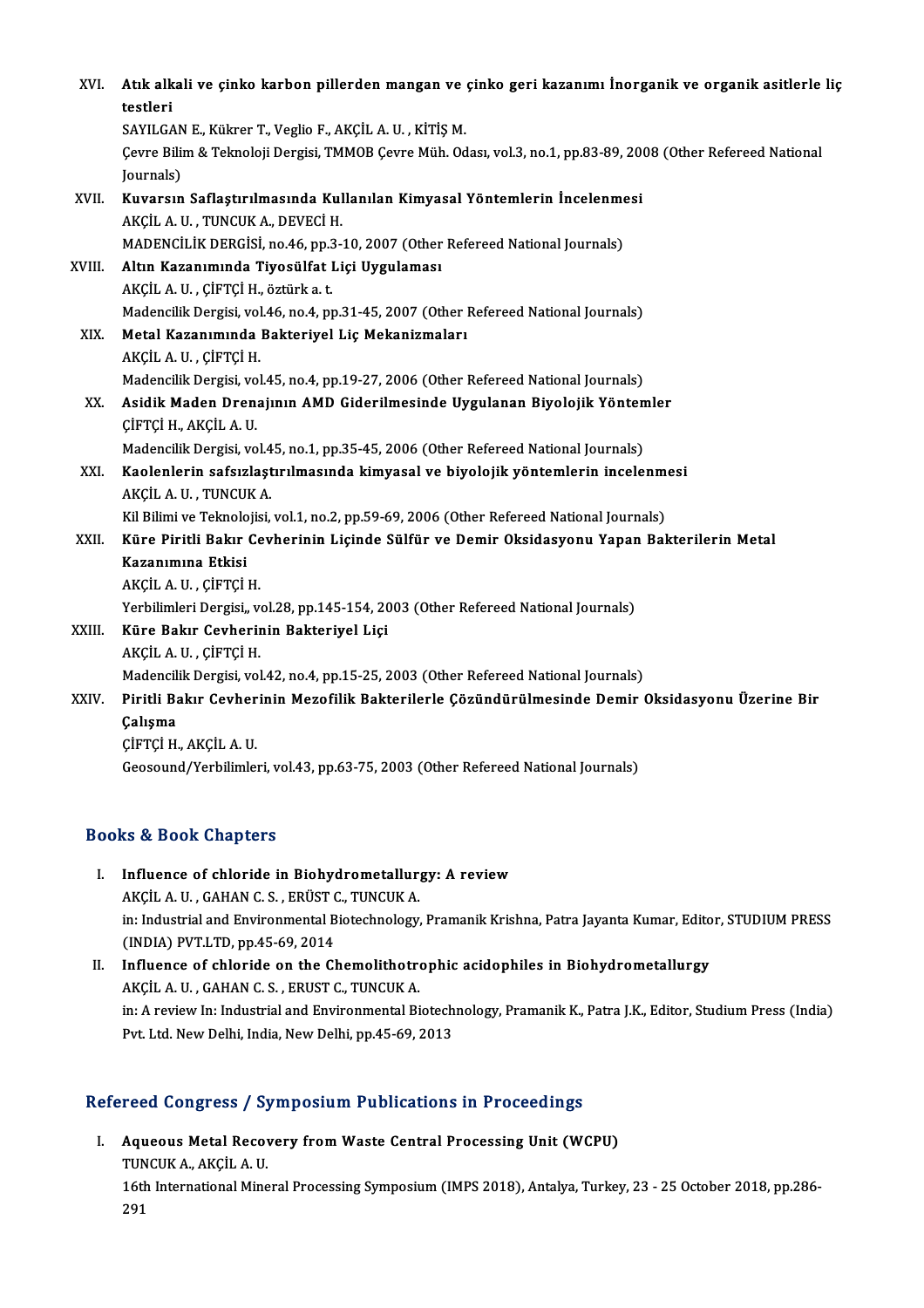II. PHYSICAL SEPARATION AND HYDROMETALLURGICAL PROCESSES FOR TREATMENT OF WEEE DEVECİH.,YAZICIE.Y. ,AKÇİLA.U. ,ERUSTC.,CELEPO. XXIX International Mineral Processing Congress, 17 - 21 September 2018 III. TECHNOLOGY OF COMPLEX PROCESSING OFPHOSPHORIC SLAGS WITH RARE-EARTH METALSRECOVERY AND OBTAINING OF PRECIPITATEDSILICON DIOXIDE TECHNOLOGY OF COMPLEX PROCESSING OFPHOSPHORIC SLAGS WIT<br>METALSRECOVERY AND OBTAINING OF PRECIPITATEDSILICON DIO:<br>BOCHEVSKAYA Y., ABISHEVA Z., KARSHIGINA Z., AKÇİL A. U. , SARGELOVA E.<br>YYIY International Mineral Processing METALSRECOVERY AND OBTAINING OF PRECIPITATEDSILICON D<br>BOCHEVSKAYA Y., ABISHEVA Z., KARSHIGINA Z., AKÇİL A. U. , SARGELOVA<br>XXIX International Mineral Processing Congress, 17 - 21 September 2018<br>PIODESIJI PHIJBIZATION ABIJIT IV. BIODESULPHURIZATION ABILITIES OF ACIDOPHILIC STRAIN TOWARDS SULPHUR REMOVAL FROM XXIX International Mineral Processing Congress, 17 - 21 September 2018 BIODESULPHURIZATION ABILITIES OF ACIDOPHILIC STRAIN 1<br>TURKISH LIGNITE IN THE PRESENCE OF CHEMICAL SURFACT.<br>MISHRA S., AKÇİL A. U. , PANDA S., TUNCUK A., ERUST C., AĞCASULU İ.<br>15th International Mineral Processing Sumposium 15th International Mineral Processing Symposium, İstanbul, Turkey, 19 - 21 October 2016, pp.916-924<br>V. Bio-dissolution of Arsenic from Industrial Pyritic Ash Waste MISHRA S., AKÇİL A. U., PANDA S., TUNCUK A., ERUST C., AĞCASULU 1<br>15th International Mineral Processing Symposium, İstanbul, Turkey, 2<br>V. Bio-dissolution of Arsenic from Industrial Pyritic Ash Waste PANDA S., AKÇİL A. U., MISHRA S., TUNCUK A., ERUST C., Agacasulu I. Bio-dissolution of Arsenic from Industrial Pyritic Ash Waste<br>PANDA S., AKÇİL A. U. , MISHRA S., TUNCUK A., ERUST C., Agacasulu I.<br>16th International Symposium on Environmental Issues and Waste Management in Energy and Mine PANDA S., AKÇİL A. U. , MISHRA S., TUNCUK A., ERUST C., Agacasulu I.<br>16th International Symposium on Environmental Issues and Waste Management in Energy and Mineral Produc<br>(SWEMP) / International Symposium on Computer Appl 16th International Symposium on Environmental Issues and Waste Management in Energy and Mineral Production (SWEMP) / International Symposium on Computer Applications (CAMI), İstanbul, Turkey, 5 - 07 October 2016<br>VI. Proces (SWEMP) / International Symposium on Computer Applications (CAMI), İstanbul, Turkey, 5 - 07 October 2016<br>Processing of Phosphorus Slag with Recovery of Rare Earth Metals and Obtaining Silicon Containi<br>Cake<br>KARSHIGINA Z., A VI. Processing of Phosphorus Slag with Recovery of Rare Earth Metals and Obtaining Silicon Containing Cake<br>KARSHIGINA Z., ABISHEVA Z., BOCHEVSKAYA Y., Akcil A. U. , SHARIPOVA A., SARGELOVA E.<br>World Multidisciplinary Earth Sciences symposium (WMESS), Prague, Czech Republic, 5 - 09 September 2016,<br>vol.44 KARSH<br>World<br>vol.44<br>ELECT World Multidisciplinary Earth Sciences symposium (WMESS), Prague, Czech Republic, 5 - 09 September<br>v0.44<br>VII. ELECTROCHEMICAL EXTRACTION OF GALLIUM FROM ALUMINATE-ALKALINE SOLUTION BY vol.44<br>VII. ELECTROCHEMICAL EXTRACTION OF GALLIUM FROM ALUMINATE-ALKALINE SOLUTION BY<br>ELECTROLISIS ELECTROCHEMICAL EXTRACTION OF GALLIUM FROM ALUMINATE-ALKALII<br>ELECTROLISIS<br>ABDULVALIYEV R., AKHMADIYEVA N., GLADYSHEV S., BEISEMBEKOVA K., Akcil A. U.<br>16th International Multidisciplinary Scientific Cocconference (SCEM 2016 16th International Multidisciplinary Scientific Geoconference (SGEM 2016), Albena, Bulgaria, 30 June - 06 July<br>2016, pp.1065-1072 ABDULVALIYEV R., A<br>16th International Mu<br>2016, pp.1065-1072<br>Base and Bresiaus 16th International Multidisciplinary Scientific Geoconference (SGEM 2016), Albena, Bulgaria, 30 June<br>2016, pp.1065-1072<br>VIII. Base and Precious Metal Losses in Magnetic Separation of Waste Printed Circuit Boards<br>2021CLE V. 2016, pp.1065-1072<br>Base and Precious Metal Losses in Magne<br>YAZICI E. Y. , DEVECÌ H., YAZICI R., AKÇİL A. U.<br>European Metallurgical Conference, 14, 17 Ju YAZICI E. Y., DEVECI H., YAZICI R., AKÇIL A. U.<br>European Metallurgical Conference, 14 - 17 June 2015, vol.2, pp.649-662 YAZICI E. Y., DEVECI H., YAZICI R., AKÇIL A. U.<br>European Metallurgical Conference, 14 - 17 June 2015, vol.2, pp.649-662<br>IX. Waste to Resource Evaluation of Electrofiltration Dust in Bayer Process European Metallurgical Conference, 14 - 17 June 20<br>Waste to Resource Evaluation of Electrofiltra<br>AKÇİL A. U. , TUNCUK A., OKUDAN M. D. , DEVECİ H.<br>Warld Beseurses Ferum 2012, Deves, Suitrerland Waste to Resource Evaluation of Electrofiltration Dust in Bayer<br>AKÇİL A. U. , TUNCUK A., OKUDAN M. D. , DEVECİ H.<br>World Resources Forum 2013, Davos, Switzerland, 6 - 09 October 2013<br>The impacts of various asid and reductan AKÇİL A. U. , TUNCUK A., OKUDAN M. D. , DEVECİ H.<br>World Resources Forum 2013, Davos, Switzerland, 6 - 09 October 2013<br>X. The impacts of various acid and reductant types on lithium and cobalt leaching from spent lithium World Resourd<br>The impacts of<br>ion batteries<br>Külmor T. SAVI The impacts of various acid and reductant types or<br>ion batteries<br>Kükrer T., SAYILGAN E., YİĞİT N. Ö. , AKÇİL A. U. , KİTİŞ M.<br>The ISWA World Solid Weste Congress, 17 , 19 Sentembe ion batteries<br>Kükrer T., SAYILGAN E., YİĞİT N. Ö. , AKÇİL A. U. , KİTİŞ M.<br>The ISWA World Solid Waste Congress, 17 - 19 September 2012<br>A Study on the Bioevidation of an Arsenisal Gold Sulphid. Kükrer T., SAYILGAN E., YİĞİT N. Ö. , AKÇİL A. U. , KİTİŞ M.<br>The ISWA World Solid Waste Congress, 17 - 19 September 2012<br>XI. A Study on the Biooxidation of an Arsenical Gold Sulphide Concentrate with Extreme Thermophil The ISWA World S<br>**A Study on the B<br>Microorganisms**<br>C<sup>ierci H AKCILA</sup> ÇİFTÇİH.,AKÇİLA.U. Microorganisms<br>ÇİFTÇİ H., AKÇİL A. U.<br>11th International Multidisciplinary Scientific GeoConference - SGEM 2011, 20 - 25 June 2011, pp.1061-1068<br>Determination of the Ontimum Conditions for the Leashing of Colomanite in Amm CIFTÇI H., AKÇIL A. U.<br>11th International Multidisciplinary Scientific GeoConference - SGEM 2011, 20 - 25 June 2011, pp.1061-1068<br>XII. Determination of the Optimum Conditions for the Leaching of Colemanite in Ammonium 11th Intern<br>Determina<br>Solutions<br>Cignoi uni Determination of the Optimum Conditio<br>Solutions<br>ÇİFTÇİ H., İSMAİL H., TUNCUK A., AKÇİL A. U.<br>11th International Multidissinlinery Scientific Solutions<br>ÇİFTÇİ H., İSMAİL H., TUNCUK A., AKÇİL A. U.<br>11th International Multidisciplinary Scientific GeoConference - SGEM 2011, 20 - 25 June 2011, pp.1117-1124<br>Metal extraction from wastes by bioteshnelesisel stratesies. CIFTCI H., ISMAIL H., TUNCUK A., AKCIL A. U.<br>11th International Multidisciplinary Scientific GeoConference - SGEM<br>XIII. Metal extraction from wastes by biotechnological strategies 11th International Multidisciplinary Scientific GeoConference - SGEM 2011<br>Metal extraction from wastes by biotechnological strategies<br>BEOLCHINI F., FONTI V., GIULIANI A., ROCCHETTI L., Veglio F., AKÇİL A. U.<br>14th Internati 14th International Biotechnology Symposium and Exhibition (IBS-2008), Rimini, Italy, 14 - 18 September 2010, vol.150 BEOLCHINI F., FONTI V., GIULIANI A., ROCCHETTI L., Veglio F., AKÇİL A. U. 14th International Biotechnology Symposium and Exhibition (IBS-2008), Rimini, Italy,<br>vol.150<br>XIV. Sülfürlü bir altın cevherinin karışık asidofilik kültürler ile biyooksidasyonu<br>cirrci ya Akcit A II. vol.150<br>Sülfürlü bir altın ce<br>ÇİFTÇİ H., AKÇİL A. U.<br>1. Ulusal Malakülar Bi ÇİFTÇİ H., AKÇİL A. U.<br>1. Ulusal Moleküler Biyoloji ve Biyoteknoloji Kongresi, Turkey, 26 - 29 October 2010, pp.23 XV. Effects of Leaching Parameters on Boric Acid Production fromColemanite in Acetic Acid Solutions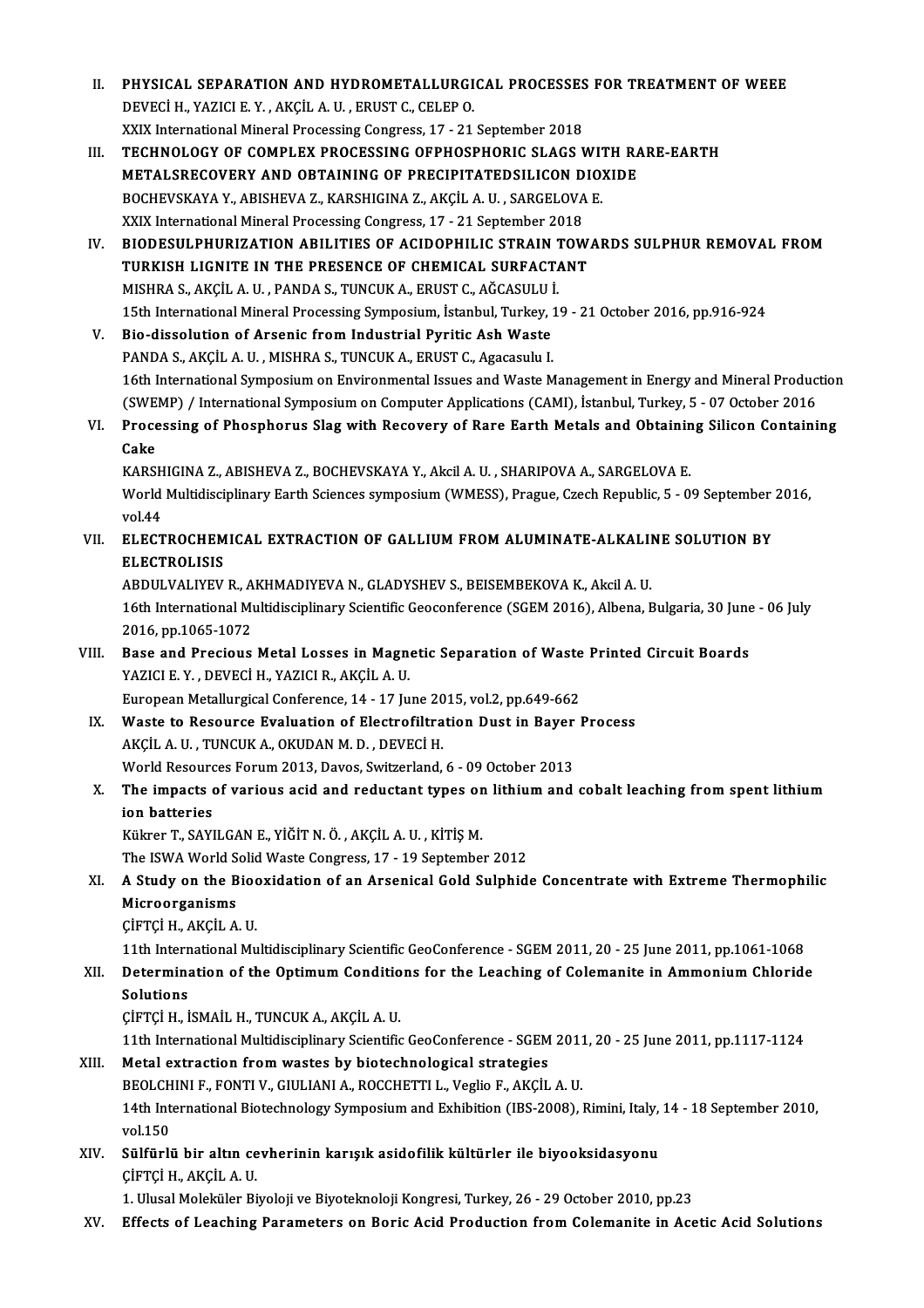ÇİFTÇİH.,HANDIRI İ.,TUNCUKA.,AKÇİLA.U. CIFTÇI H., HANDIRI İ., TUNCUK A., AKÇİL A. U.<br>12th International Mineral Processing Symposium, 6 - 08 October 2010, pp.599-607<br>Bioquidation of a Befrastony Cold Ore by Mesophilis Chamelitatraphis Bes CIFTÇI H., HANDIRI İ., TUNCUK A., AKÇİL A. U.<br>12th International Mineral Processing Symposium, 6 - 08 October 2010, pp.599-607<br>XVI. Biooxidation of a Refractory Gold Ore by Mesophilic Chemolitotrophic Bacteria<br>CUETCI H. AK 12th International Min<br>Biooxidation of a R<br>ÇİFTÇİ H., AKÇİL A. U.<br>12th International Min Biooxidation of a Refractory Gold Ore by Mesophilic Chemolitotrophic Bac<br>CİFTÇİ H., AKÇİL A. U.<br>12th International Mineral Processing Symposium, 6 - 08 October 2010, pp.691-700<br>Kütabya Codiz Linyit Kömüründen Hidroien Bere CİFTÇİ H., AKÇİL A. U.<br>12th International Mineral Processing Symposium, 6 - 08 October 2010, pp.691-700<br>XVII. Kütahya Gediz Linyit Kömüründen Hidrojen Peroksit Liçi ile Kükürdün Uzaklaştırılması<br>CİFTÇİ H. AKÇİL A. H 12th International Mineral Processing Symposium, 6 - 08 October 2010, pp.691-700<br>Kütahya Gediz Linyit Kömüründen Hidrojen Peroksit Liçi ile Kükürdün Uza<br>ÇİFTÇİ H., AKÇİL A. U.<br>Türkiye 17. Kömür Kongresi, Turkey, 2 - 04 Jun Kütahya Gediz Linyit Kömüründen Hidrojen Peroksit Liçi ile<br>ÇİFTÇİ H., AKÇİL A. U.<br>Türkiye 17. Kömür Kongresi, Turkey, 2 - 04 June 2010, pp.125-132<br>Flaktrikli ve Elektronik Atıkların (E.Atık) Vönetim, Ekonomi ÇİFTÇİ H., AKÇİL A. U.<br>Türkiye 17. Kömür Kongresi, Turkey, 2 - 04 June 2010, pp.125-132<br>XVIII. Elektrikli ve Elektronik Atıkların (E-Atık) Yönetim, Ekonomi ve Metal Geri Kazanım Potansiyeli<br>Pakımından Dağarlandirilmesi Türkiye 17. Kömür Kongresi, Turk<br>Elektrikli ve Elektronik Atıklar<br>Bakımından Değerlendirilmesi<br>Cirri iv s. HANDIBLİ, REVHAN M Elektrikli ve Elektronik Atıkların (E-Atık) Yönetim, Ekonomi ve Me<br>Bakımından Değerlendirilmesi<br>ÇİFTLİK S., HANDIRI İ., BEYHAN M., AKÇİL A. U. , ILGAR M., GÖNÜLLÜ M. T.<br>TÜRKAV 2009 TÜRKİVE'ARDE KATI ATIK YÖNETİMİ SEMBOZYUM Bakımından Değerlendirilmesi<br>ÇİFTLİK S., HANDIRI İ., BEYHAN M., AKÇİL A. U. , ILGAR M., GÖNÜLLÜ M. T.<br>TÜRKAY 2009 TÜRKİYE'xxDE KATI ATIK YÖNETİMİ SEMPOZYUMU, Turkey, 15 - 17 June 2009 XIX. Atık lityum iyon pillerden lityum ve kobalt liçine farklı asit ve indirgeyici ajanların etkileri Kükrer T., SAYILGAN E., Veglio F., AKÇİL A. U., KİTİŞ M. Atık lityum iyon pillerden lityum ve kobalt liçine farklı<br>Kükrer T., SAYILGAN E., Veglio F., AKÇİL A. U. , KİTİŞ M.<br>Ulusal Katı Atık Yönetimi Kongresi, Turkey, 27 - 29 May 2009<br>Farklı indingevisi ajanların atık alkali ve s Kükrer T., SAYILGAN E., Veglio F., AKÇİL A. U. , KİTİŞ M.<br>Ulusal Katı Atık Yönetimi Kongresi, Turkey, 27 - 29 May 2009<br>XX. Farklı indirgeyici ajanların atık alkali ve çinko karbon pillerden çinko ve mangan geri kazanım Ulusal K<br>**Farklı i**l<br>etkileri<br>savu ca Farklı indirgeyici ajanların atık alkali ve çinko karbon pillerde<br>etkileri<br>SAYILGAN E., Kükrer T., Ognyanova A., Veglio F., AKÇİL A. U. , KİTİŞ M.<br>Ulusel Ket Atık Yönetimi Kongresi Turkey, 27 Mey., 29 Sentember 20 etkileri<br>SAYILGAN E., Kükrer T., Ognyanova A., Veglio F., AKÇİL A. U. , KİTİŞ M.<br>Ulusal Katı Atık Yönetimi Kongresi, Turkey, 27 May - 29 September 2009 SAYILGAN E., Kükrer T., Ognyanova A., Veglio F., AKÇİL A. U. , KİTİŞ M.<br>Ulusal Katı Atık Yönetimi Kongresi, Turkey, 27 May - 29 September 2009<br>XXI. Atık alkali ve çinko karbon pillerden mangan ve çinko geri kazanımı İn Ulusal K<br><mark>Atık alk</mark><br>testleri<br>SAVII CA Atık alkali ve çinko karbon pillerden mangan ve (<br>testleri<br>SAYILGAN E., Kükrer T., Veglio F., AKÇİL A. U. , KİTİŞ M.<br>7. Hlusel Cevre Mühendisliği Kongresi Turkev, 24., 27. ( testleri<br>SAYILGAN E., Kükrer T., Veglio F., AKÇİL A. U. , KİTİŞ M.<br>7. Ulusal Çevre Mühendisliği Kongresi, Turkey, 24 - 27 October 2007 SAYILGAN E., Kükrer T., Veglio F., AKÇİL A. U. , KİTİŞ M.<br>7. Ulusal Çevre Mühendisliği Kongresi, Turkey, 24 - 27 October 2007<br>XXII. Recovery of Lithium from Spent Portable Li ion Batteries: A Review<br>Külter T. TUNCUK A. 7. Ulusal Çevre Mühendisliği Kongresi, Turkey, 24 - 27 October 2007<br>Recovery of Lithium from Spent Portable Li ion Batteries: A Review<br>Kükrer T., TUNCUK A., SAYILGAN E., Veglio F., Beolchini F., AKÇİL A. U. , KİTİŞ M.<br>VI. Recovery of Lithium from Spent Portable Li ion Batteries: A Review<br>Kükrer T., TUNCUK A., SAYILGAN E., Veglio F., Beolchini F., AKÇİL A. U. , KİTİŞ M.<br>VI. International Congress Valorisation and Recycling of Industrial Wast Kükrer T., TUNCUK A., SAYILGAN E., Veglio F., Beolchini F., AKÇİL A. U. , KİTİŞ M.<br>VI. International Congress Valorisation and Recycling of Industrial Waste, 27 - 29 June<br>XXIII. Recovery of Lithium from Portable Li ion VI. International Congress Valorisation and Recycling of Industrial Waste, 27 - 29 June<br>Recovery of Lithium from Portable Li ion Spent Battaries A Review<br>KÜKRER T., TUNCUK A., KARAKAYA E., VEGLIO F., BEOLCHINI F., AKÇİL A. VARIREI2007Conference,L'Aquila, Italy,27 -29 June 2007 KÜKRER T., TUNCUK A., KARAKAYA E., VEGLIO F., BEOLCHINI F., AKÇİL A. U. , KİTİŞ M.<br>VARIREI 2007 Conference, L'Aquila, Italy, 27 - 29 June 2007<br>XXIV. Recovery of Zinc and Manganese from Spent Alkaline and Zinc Carbon Batter VARIREI 2007 Conference, L'Aquila, Italy, 27 - 29 June 2007<br>Recovery of Zinc and Manganese from Spent Alkaline and Zinc Carbon Batteries<br>SAYILGAN E., Kükrer T., Ferella F., De Michelis I., Beolchini F., Veglio F., AKÇİL A. Recovery of Zinc and Manganese from Spent Alkaline and Zinc Carbon Batteries<br>SAYILGAN E., Kükrer T., Ferella F., De Michelis I., Beolchini F., Veglio F., AKÇİL A. U. , KİTİŞ M.<br>VI. International Congress Valorisation and R SAYILGAN E., Kükrer T., Ferella F., De Michelis I., Beolchini F., Veglio F., AKÇİL A. U. , KİTİŞ M.<br>VI. International Congress Valorisation and Recycling of Industrial Waste., 27 - 29 June 2007<br>XXV. **Kullanılmış Piller** VI. International Congress Valorisation and Recycling of Industrial Waste., 27 -<br>Kullanılmış Pillerden Çinko ve Mangan Kazanımı<br>SAYILGAN E., Veglio F., Ferella F., Beolchini F., AKÇİL A. U. , Kükrer T., KİTİŞ M.<br>Ulusal Cay UlusalÇevre Sempozyumu 2007,Turkey,18 -21April2007 XXVI. Pomza ve hidrojen peroksitle siyanürün bozundurulması KİTİŞM.,AKÇİLA.U. ,SAYILGANE.,YİĞİTN.Ö. ,CİVELEKOĞLUG. Pomza ve hidrojen peroksitle siyanürün bozunduruln<br>KİTİŞ M., AKÇİL A. U. , SAYILGAN E., YİĞİT N. Ö. , CİVELEKOĞI<br>Madencilik ve Çevre Sempozyumu, Turkey, 5 - 06 May 2005<br>Siyanürizasıyan Atıklarının Ssanadasmus ahliquus ile XXVII. Siyanürizasyon Atıklarının Scenedesmus obliquus ile Degradasyonu Üzerine Biyoteknolojik Bir<br>Uygulama Madencilik<br><mark>Siyanüriza</mark><br>Uygulama<br>Cüppüz E GÜRBÜZ F.,KARAHANA.G. ,ÇİFTÇİH.,AKÇİLA.U. <mark>Uygulama</mark><br>GÜRBÜZ F., KARAHAN A. G. , ÇİFTÇİ H., AKÇİL A. U.<br>Biyoteknoloji Kongresi, Turkey, 25 - 29 August 2003, pp.171<br>Turkish sold mining and menitoring in Qyesik sold sil XXVIII. Turkish gold mining and monitoring in Ovacik gold-silver mine<br>Akcil A.U. Biyotekno<br>**Turkish**<br>Akcil A. U.<br>10th Inter 10th International Conference on Tailings and Mine Waste, Colorado, United States Of America, 12 - 15 October 2003,pp.37-40 XXIX. Degradation of cyanide by natural algae species 2003, pp.37-40<br>Degradation of cyanide by natural algae spec<br>GÜRBÜZ F., KARAHAN A. G. , AKÇİL A. U. , ÇİFTÇİ H.<br>Third International COngress Envirenmental Misro Third International COngress Environmental, Micropaleontology, Microbiology and Meiobenthology, 1 - 06<br>September 2002 GÜRBÜZ F., KARA<br>Third Internation<br>September 2002<br>Destruction of t XXX. Destruction of Cyanide Tailings by Pseudomonas sp. for Environmentally Sensitive Areas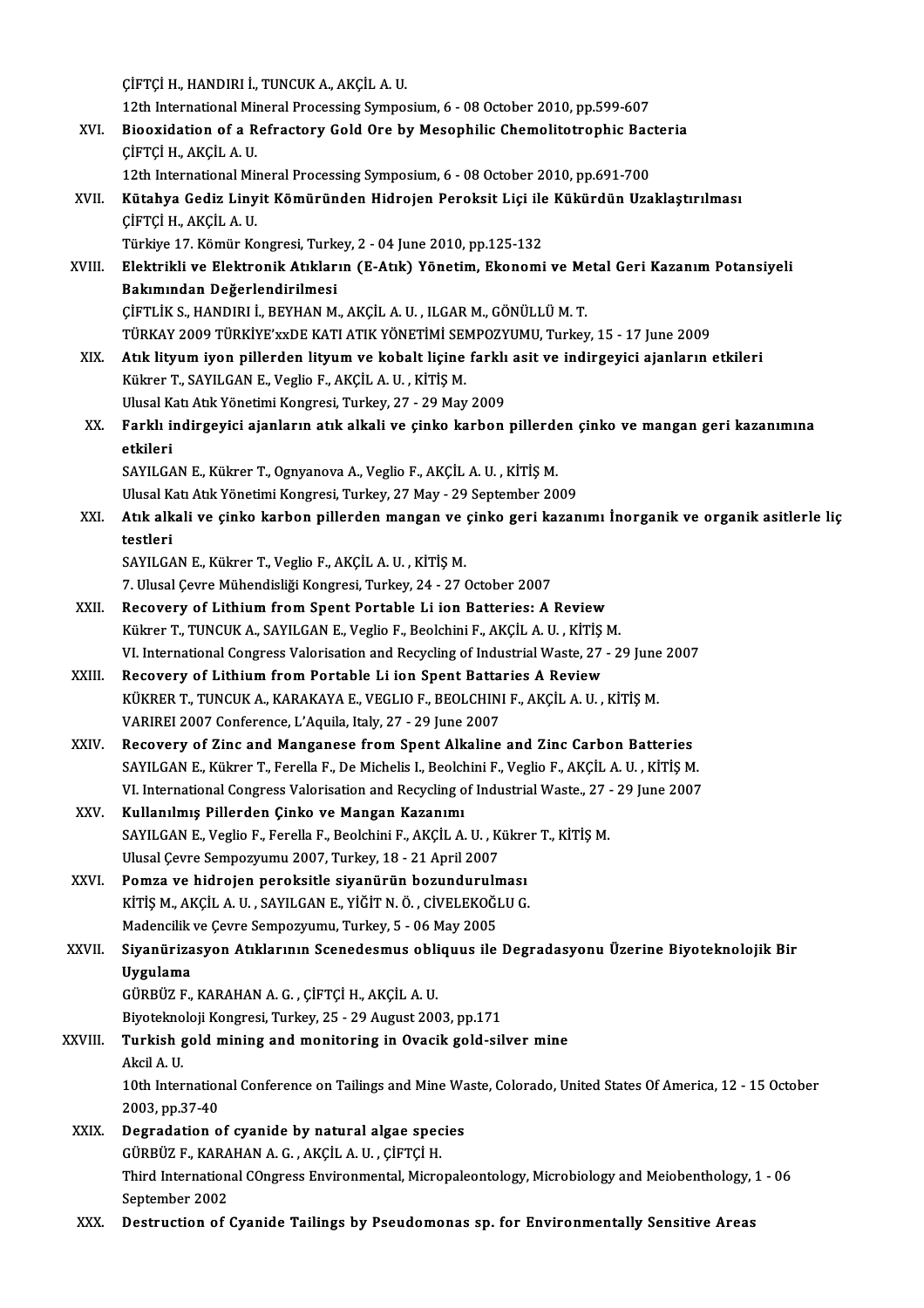AKÇİLA.U. ,KARAHANA.G. ,ÇİFTÇİH.,SAĞDIÇO.

Biohydrometallurgy Conference, Cape Town, South Africa, 13 - 15 March 2002, pp.1-4

XXXI. A Case Study Decomposition of Cyanide and Heavy Metal Stabilization in Ovacik Gold Plant AKÇİLA.U. ,OYGÜRV.,ÇİFTÇİH.

International Seminar on Mineral Processing Technology (MPT-2002), 3 - 05 January 2002, pp.94-102

### Supported Projects

Supported Projects<br>AKÇIL A. U. , Project Supported by Higher Education Institutions, Süleyman Demirel Üniversitesi Bilim İnsanı Yetiştirme<br>ve Ulusal (Uluslarares: Gösterselerde İyilestirme Prejesi, 2018 - Centinues va p p or tour in o joues<br>AKÇIL A. U. , Project Supported by Higher Education Institutions, Süleyman<br>ve Ulusal/Uluslararası Göstergelerde İyileştirme Projesi, 2018 - Continues<br>AKÇİL A. U. , EU Supported Other Project, BeCr AKÇIL A. U. , Project Supported by Higher Education Institutions, Süleyman Demirel Üniversitesi Bilim İnsanı Yetiştirme<br>ve Ulusal/Uluslararası Göstergelerde İyileştirme Projesi, 2018 - Continues<br>AKÇİL A. U. , EU Supported

ve Ulusal/Uluslararası Göstergelerde İyileştirme Projesi, 2018 - Continues<br>AKÇİL A. U. , EU Supported Other Project, ReCreew - European network for in<br>and other critical metals from electric and electronic waste, 2015 - Co AKÇİL A. U. , EU Supported Other Project, ReCreew - European network for innovative recovery strategies of rare ea<br>and other critical metals from electric and electronic waste, 2015 - Continues<br>AKÇIL A. U. , DOĞRU G., Proj

and other critical metals from electric and electronic waste, 2015 - Continues<br>AKÇIL A. U. , DOĞRU G., Project Supported by Higher Education Institutions, Atık LCD Panellerden İndiyum Kazanımı,<br>2019 - 2022 AKÇIL A. U. , DOĞRU G., Project Supported by Higher Education Institutions, Atık LCD Panellerden İndiyum Kazanımı,<br>2019 - 2022<br>AKÇIL A. U. , IBRAHIM Y. A. , Project Supported by Higher Education Institutions, Siyanür Ve Si

2019 - 2022<br>AKÇIL A. U. , IBRAHIM Y. A. , Project Supporte<br>atıklardan Metallerin Kazanımı, 2016 - 2021<br>AKSU S. AKÇİL A. U. GİFTÇİ H. Project Supp AKÇIL A. U. , IBRAHIM Y. A. , Project Supported by Higher Education Institutions, Siyanür Ve Siyanür Dışı Çözücüler İ<br>atıklardan Metallerin Kazanımı, 2016 - 2021<br>AKSU S., AKÇİL A. U. , ÇİFTÇİ H., Project Supported by Highe

atıklardan Metallerin Kazanımı, 2016 - 2021<br>AKSU S., AKÇİL A. U. , ÇİFTÇİ H., Project Supported l<br>Termal Aktivasyonu ve Amonyak Liçi, 2005 - 2021<br>AKÇU A. U., ÜNAL G. Project Supported bu Hisbor AKSU S., AKÇİL A. U. , ÇİFTÇİ H., Project Supported by Higher Education Institutions, Demirli Bakır Sülfür Cevherinin<br>Termal Aktivasyonu ve Amonyak Liçi, 2005 - 2021<br>AKÇIL A. U. , ÜNAL C., Project Supported by Higher Educa

Termal Aktivasyonu ve Amonyak Liçi, 2005 - 2021<br>AKÇIL A. U. , ÜNAL C., Project Supported by Higher Education Institutions, Elektronik Atıklardan Bakır, Nadir Toprak Elementleri ve Değerli Metalllerin Biyo-Hidrometalurjik Yöntemlerle Kazanımı, 2017 - 2020

AKÇIL A. U. , ÖZGÜN M. A. , Project Supported by Higher Education Institutions, Siyanür Ve Kral Suyu Liç Çözücülerinin<br>Kıyaslamasıyla E- Atıklardan Değerli Metal Kazanımı, 2013 - 2019 AKÇIL A. U. , ÖZGÜN M. A. , Project Supported by Higher Education Institutions, Siyanür Ve Kral Suyu Liç Çözücülerin<br>Kıyaslamasıyla E- Atıklardan Değerli Metal Kazanımı, 2013 - 2019<br>AKÇİL A. U. , TUNCUK A., TUBITAK Project

Kıyasl<br>AKÇİL<br>2018 AKÇİL A. U. , TUNCUK A., TUBITAK Project, Siyanüre Alternatif Çözücüler ile E-Atıklardan Metallerin Kazanımı, 2016 -<br>2018<br>AKÇİL A. U. , Other Supported Projects, Biotechnological Approach for Recovery of Rare Earth Element

2018<br>AKÇİL A. U. , Other Supported Projects, Biotecl<br>Metals from E-Waste – BIOREEs, 2014 - 2018<br>AKÇİL A. U. . CB Strateji ve Bütse Baskaplığı (K AKÇİL A. U. , Other Supported Projects, Biotechnological Approach for Recovery of Rare Earth Elements and Precious<br>Metals from E-Waste – BIOREEs, 2014 - 2018<br>AKÇİL A. U. , CB Strateji ve Bütçe Başkanlığı (Kalkınma Bakanlığ

Metals from E-Waste – BIOREEs, 2014 - 2018<br>AKÇİL A. U. , CB Strateji ve Bütçe Başkanlığı (Kalkınma Bakanlığı) Projesi, Endüstriyel Hammaddeler ve İleri Teknoloji<br>Ürünleri (EHİTÜ) Ar-Ge Laboratuvarı Altyapı Projesi, 2011 - AKÇİL A. U. , CB Strateji ve Bütçe Başkanlığı (Kalkınma Bakanlığı) Projesi, Endüstriyel Hammaddeler ve İleri Teknoloji<br>Ürünleri (EHİTÜ) Ar-Ge Laboratuvarı Altyapı Projesi, 2011 - 2015<br>İPEK O., BAYDAR N. G. , ÇİFTÇİ H., TIN

Ürünleri (EHİTÜ) Ar-Ge Laboratuvarı Altyapı Projesi, 2011 - 2015<br>İPEK O., BAYDAR N. G. , ÇİFTÇİ H., TINAZ G., Hamamcı E., ULUSOY S., NAZIROĞLU M., KAYACAN R., KAYACAN M., ÖZEK<br>et al., Project Supported by Higher Education **PEK O., BAYI**<br>et al., Project<br>2011 - 2015<br>AKCU A. U. et al., Project Supported by Higher Education Institutions, Göller Bölgesi Yenilikçi Teknolojiler Merkezi Altyapı Projesi,<br>2011 - 2015<br>AKÇIL A. U. , ÖZDEMİROĞLU S., Project Supported by Higher Education Institutions, Kirle

AKÇIL A. U., ÖZDEMİROĞLU S., Project Supported by Higher Education Institutions, Kirlenmiş Sedimentlerden AKÇIL A. U. , ÖZDEMİROĞLU S., Project Supported by Higher Education Institutions, Kirlenmiş Sedimentlerden<br>Hidrometalurjik Yöntemlerle Metal Uzaklaştırma, 2013 - 2014<br>AKÇIL A. U. , ŞAHİN M., Project Supported by Higher Edu

Hidrometalurjik Yöntemlerle Metal Uzaklaştırma<br>AKÇIL A. U. , ŞAHİN M., Project Supported by Hig<br>atıklardan Değerli Metal Kazanımı, 2013 - 2014<br>AKÇIL A. U. , EPÜST G. Project Supported by Hig AKÇIL A. U. , ŞAHİN M., Project Supported by Higher Education Institutions, Siyanür Dışı Çözücüler Yardımıyla<br>atıklardan Değerli Metal Kazanımı, 2013 - 2014<br>AKÇIL A. U. , ERÜST C., Project Supported by Higher Education Ins

atıklardan Değerli Metal Kazanımı, 2013 - 2014<br>AKÇIL A. U. , ERÜST C., Project Supported by Higher Education Institutions, ''Pirit Küllerinden Hidrometalurjik<br>Yöntemlerle Metal Kazanımı'', 2013 - 2014 AKÇIL A. U. , ERÜST C., Project Supported by Higher Education Institutions, ''Pirit Küllerinden Hidrometalurjik<br>Yöntemlerle Metal Kazanımı'', 2013 - 2014<br>AKÇIL A. U. , OKUDAN M. D. , Project Supported by Higher Education I

Yöntemlerle Metal Kazanımı'', 2013 - 2014<br>AKÇIL A. U. , OKUDAN M. D. , Project Supported by Higher Education<br>Laboratuar ve Pilot Çapta Metallerin Geri Kazanımı'', 2011 - 2013<br>AKÇIL A. U. , CİETÇİ H. TUNCUK A. DEVEÇİ H. Pro AKÇIL A. U. , OKUDAN M. D. , Project Supported by Higher Education Institutions, ''Bayer Prosesi Atık Yan Ürünleri<br>Laboratuar ve Pilot Çapta Metallerin Geri Kazanımı'', 2011 - 2013<br>AKÇIL A. U. , ÇİFTÇİ H., TUNCUK A., DEVEC Laboratuar ve Pilot Çapta Metallerin Geri Kazanımı'', 2011 - 2013<br>AKÇIL A. U. , ÇİFTÇİ H., TUNCUK A., DEVECİ H., Project Supported by Higher Education Institutions, Organik Asit ve

Amonyum Tuzu ile Borik Asit Üretiminde AR-GE Çalışması, 2011 - 2013

ÇİFTÇİ H., AKÇİL A. U. , TUNCUK A., Project Supported by Higher Education Institutions, Kuvarsın Saflaştırılmasında<br>Asitlerin Etkisi, 2011 - 2012 ÇİFTÇİ H., AKÇİL A. U. , TUNCUK A., Project Supported by Higher Education Institutions, Kuvarsın Saflaştırılmasında<br>Asitlerin Etkisi, 2011 - 2012<br>AKÇIL A. U. , ÇİFTÇİ H., TUNCUK A., Project Supported by Higher Education In

Asitlerin Etkisi, 2011 - 2012<br>AKÇIL A. U. , ÇİFTÇİ H., TUNCUK A., Project Supported by Higher Equation I.<br>İnorganik Asitlerin ve İndirgeyici Reaktiflerin Önemi, 2011 - 2012<br>AKÇIL A. U. , TUNCUK A. Project Supported by High AKÇIL A. U. , ÇİFTÇİ H., TUNCUK A., Project Supported by Higher Education Institutions, Kaolenden Metal Uzaklaştırmad<br>İnorganik Asitlerin ve İndirgeyici Reaktiflerin Önemi, 2011 - 2012<br>AKÇIL A. U. , TUNCUK A., Project Supp

İnorganik Asitlerin ve İndirg<br>AKÇIL A. U. , TUNCUK A., Pro<br>Saflaştırılması, 2009 - 2012<br>AKÇIL A. U. , Project Sunnor AKÇIL A. U. , TUNCUK A., Project Supported by Higher Education Institutions, Kuvars Cevherinin Kimyasal Yöntemle<br>Saflaştırılması, 2009 - 2012<br>AKÇIL A. U. , Project Supported by Higher Education Institutions, Elektronik Atı

Saflaştırılması, 2009 - 2012<br>AKÇIL A. U. , Project Supported by Higher E<br>Yöntemlerle Geri Kazanılması, 2010 - 2011<br>AKÇU A. U. , CANDAN Y. Project Supported AKÇIL A. U. , Project Supported by Higher Education Institutions, Elektronik Atıklardan Değerli Metallerin Kimyasa<br>Yöntemlerle Geri Kazanılması, 2010 - 2011<br>AKÇIL A. U. , CANDAN Y., Project Supported by Higher Education In